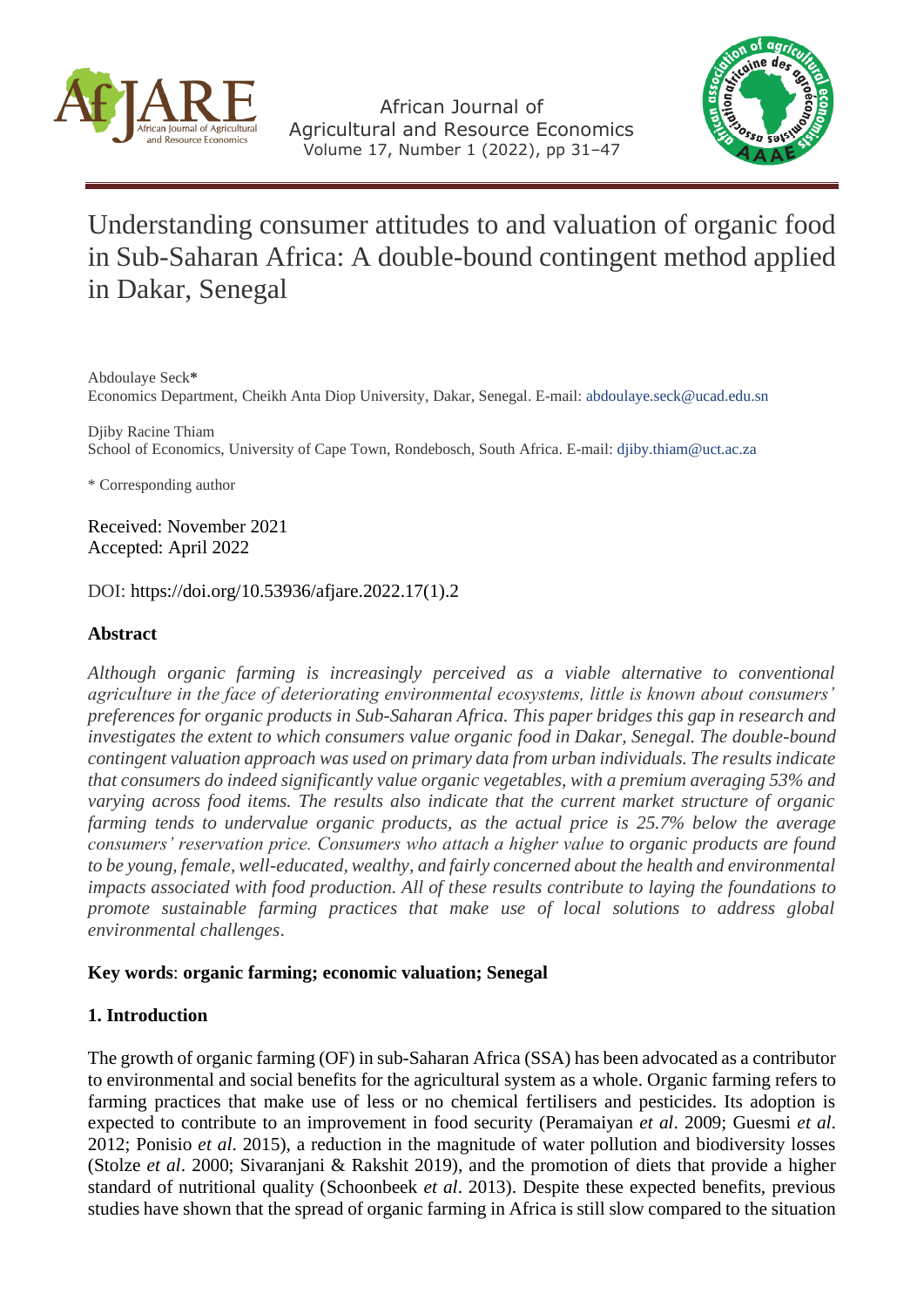in other regions of the world. For example, only 0.2% of Africa's farmland is considered organic, compared to 0.4% and 5% for China and Latin America respectively (NEPAD 2013; De Bon *et al*. 2018). The low yield associated with organic farming when compared with conventional farming (i.e. chemically intensive) is the major constraint that limits the increased adoption of on the continent. For instance, recent evidence shows that, on average, yields achieved under organic farming are 43% lower than yields that are obtained under conventional agriculture (Seufert *et al*. 2012).

Despite these limitations, more recent studies suggest that, when properly supported by appropriate public policies, crops produced under organic farming can produce the same level of benefits as the ones cultivated under conventional agriculture that rely on synthetic pesticides (Lohr & Salomonsson 2000; Acs *et al*. 2007; Ponisio *et al*. 2012; Seufert *et al*. 2012). The argument put forward is that the yield gap could be reduced when one goes beyond the balance sheet approach, which is used to compute the yield differentially, by including the long-term environmental and health-related benefits associated with organic farming. In addition, the yield gap between conventional and OF practices is influenced by temporal and spatial variability, which characterises soil properties and farming conditions. When such additional benefits are included, organic farming is expected to offer sustainable solutions to the current agricultural system, especially in a context where agricultural practices around the world are being affected negatively by climate change. More importantly, for farmers in SSA, organic farming may offer practical and locally adapted solutions. Most farming activities in the region are labour intensive and on a relatively small scale. They make less use of mechanisation and rely on local resources to produce crops. Therefore, organic farming could support the continent not only to diversify its agricultural production in a way that values its rich ecosystem services, but also one that addresses the problem of youth unemployment.

In addition, for many smallholder farmers, organic farming could contribute to reducing poverty by linking their products to markets in which consumers are willing to pay a higher premium to purchase organically grown food. However, this requires strong government support and institutional changes that foster the implementation of new agricultural policies that value healthy food, and not just food, and that encourage changes in consumers' behaviour towards the consumption of organic crops. These changes in food consumption behaviours are found to be motivated mainly by health, product quality and concerns about the degradation of the natural environment (Rana & Paul 2020).

The purpose of this paper is to evaluate the willingness to pay of urban African consumers to purchase local organically grown crops. A good understanding of how consumers value locally produced organic crops, as well as their attitudes to such crops, could allow producers to assess the market potential of this burgeoning agricultural system in Africa, in particular the extent to which investments made in sustainable farming could provide long-term benefits for African farmers and consumers alike. Although most of the organically grown crops in Africa are exported to more affluent foreign markets, such as Europe and the USA, there is a new and growing trend among local and urban consumers to value healthy food. These are often middle-class consumers who reside in urban areas and tend to report a high willingness to pay for organically grown food. For instance, studies conducted in some African countries, such as Uganda, Kenya and Ghana, show a growing demand for organic food, although still in smaller proportions (Kledal *et al*. 2010; Owusu & Anifori 2013; Chiputwa & Qaim 2016; Kyomugisha *et al*. 2019).

This trend is often associated with an increase in selling points where organic farmers meet directly with urban consumers and commercialise their crops without any intermediate agents playing a role. These are markets that take place twice a week or on weekends, where buyers are given the opportunity to purchase vegetables that are organic and grown locally. These weekly markets are found in several major African cities, such as Nairobi, Dakar, Johannesburg, Tunis and Kampala.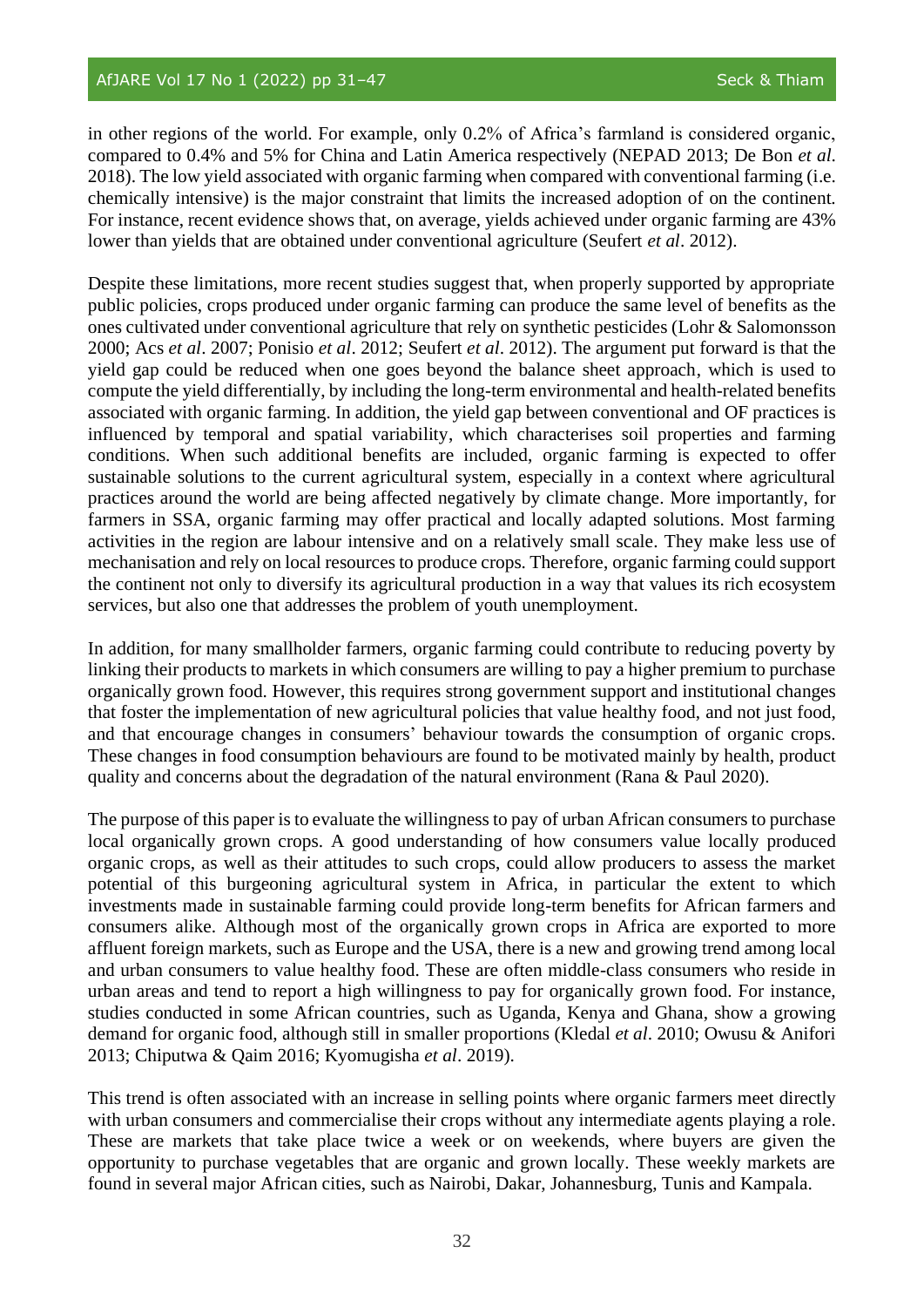We made use of data collected from Dakar, the capital city of Senegal, to study the extent to which urban residents are willing to pay a premium for organic products. Subsequently, we identified the factors that drive individual valuations of and attitudes towards organic food. This research considers the crops that are among the most widely used by Senegalese households, namely onions, potatoes, carrots and tomatoes. Senegal is a country that has taken organic farming seriously. Alongside the *Conseil Senegalais de l'Agriculture Biologique* (CSAB), an organic farmers' organisation established in 1998, several NGOs contribute to supporting national and local initiatives that aim to enhance the share of organic farming in overall agricultural production. These NGOs have created various platforms organised around local farm cooperatives and associations that support farmers who share their experiences and therefore acquiring new and localised knowledge about organic farming practices. Members of such cooperatives meet once a month to discuss and exchange information to identify best practices that support the dissemination of organic farming. Beyond the NGOs and the CSAB, the supporting framework involves private firms that have been playing an important role by providing financial and technical support to farmers who grow organic crops. The presence of various stakeholders operating in organic farming shows the potential of the sector to support the country's national development plans and long-term strategy for food security, and the reduction of poverty and inequality.

The paper adds scientific and policy recommendations to the sustainable farming practices in sub-Saharan Africa by providing a better understanding of attitudes towards and the valuation of organically grown produce in a developing country context, where there is relatively limited knowledge of consumers' demands (Pacho 2020). Understanding the mechanisms underlying consumers' preferences, attitudes and willingness to pay for safe food in sub-Saharan Africa is currently the subject of a growing empirical literature (Akinwehinmi *et al*. 2021). Existing studies examining the demand side of organic food markets have shown the importance of drivers such as food quality and security, along with trust in the certification and brand name (Krystallis & Chryssohoidis 2005), subjective norms and attitudes, knowledge of organic food, health consciousness, environmental concerns, and hedonic shopping value (Katt & Meiner 2020; Pacho 2020), consumer demographics and perceptions regarding taste and quality (Wang *et al*. 2019; Wekeza & Sibanda 2019; Akinwehinmi *et al*. 2021).

Drivers of preferences and valuation are not universal, and differ, for instance, between developing and advanced economies. This is largely owing to the specific nature of the food products and, more importantly, the socio-economic context, even within closed settings. Krystallis and Chryssohoidis (2005), for example, have suggested that prices and consumers' socio‐demographic profiles do not constitute determinants of willingness to pay for some fresh as well as processed organic food products in Athens, in contrast to what Katt and Meiner (2020) found for grocery retailing in the USA, Güney and Giraldo (2020) for organic eggs in Turkey, and Wekeza and Sibanda (2019) for organic fruits and vegetables in the KwaZulu-Natal province of South Africa.

As the heterogeneous socioeconomic contexts tend to be shaped by the extent to which national policies are incentivising organically grown food, or trying to influence public perceptions and awareness, the empirical findings do not lend themselves to generalisation. This warrants more research on the topic so as to generate enough evidence to allow for the emergence of clear, robust patterns. The purpose of this study is to add to this knowledge through the differentiated and uniquely African lenses in general, and Senegalese ones in particular.

The remainder of the paper is presented as follows. Section 2 discusses the context of the study. The methodology of the paper is presented in Section 3. Section 4 gives an overview of the data. Section 5 presents the results of our analysis, and Section 6 concludes the paper.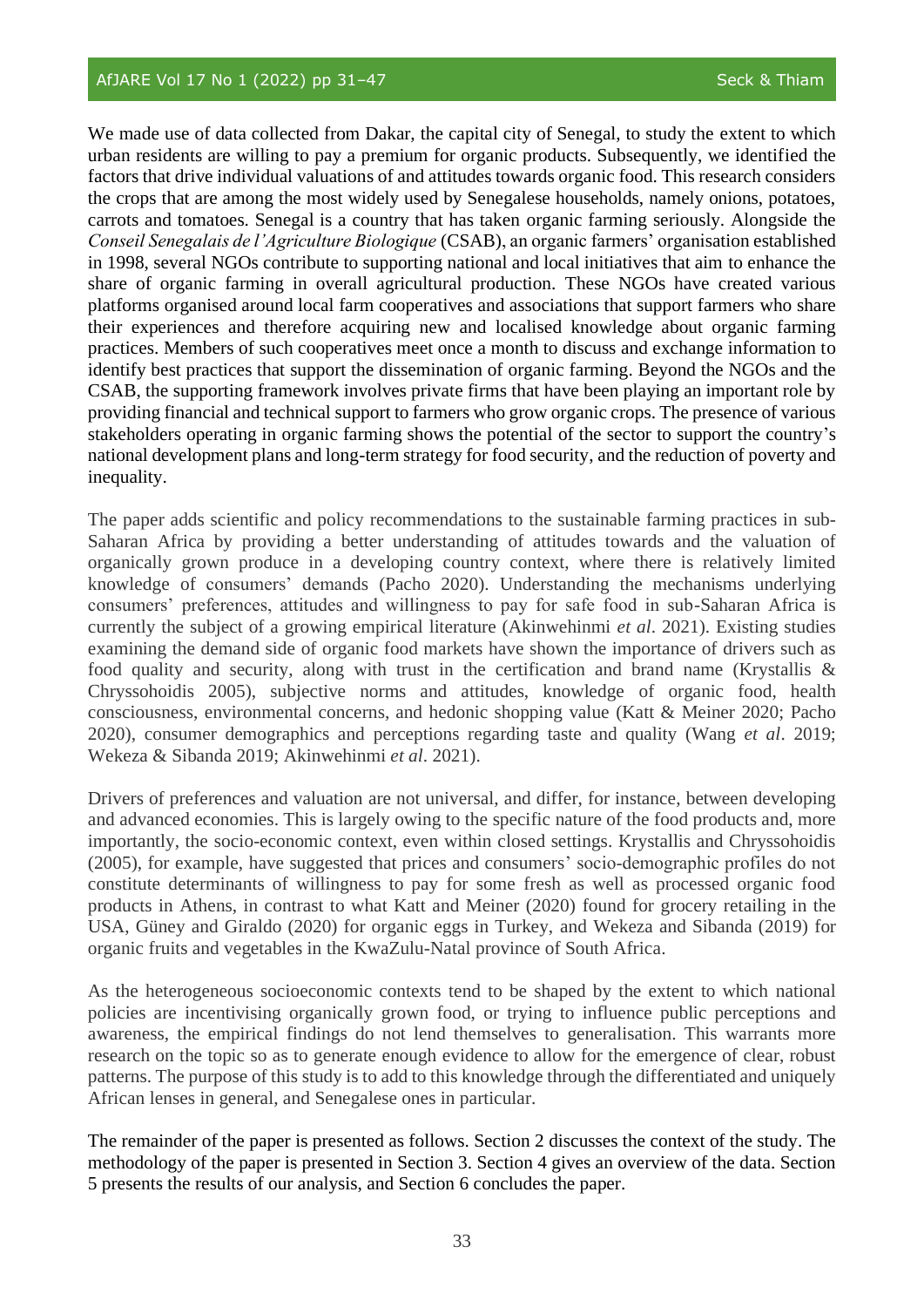# **2. Context of the study**

Agriculture is key to the Senegalese economy and the sector contributes to the livelihoods of a large share of the population. Although the sector makes up only 15% of the country's GDP, it represents a major source of direct and indirect income for about two-thirds of the population, most of whom live in rural areas. The sector is therefore rightfully key to the overall development strategy of the country, and it has been recognised as such by the Plan for an Emerging Senegal (*Plan Sénégal Émergent* – PSE), which aims to make the country an emerging economy by 2035.

The agricultural sector is dominated mostly by small family farming, which contributes 90% of the sectoral value-added (République du Sénégal 2018). There are many constraints that impair the development of farming, which the PRACAS<sup>1</sup> – the sectoral translation of the PSE – tries to remedy. These include: (i) limited access to inputs, such as high-quality seeds, (ii) insufficient valorisation of hydro-agricultural infrastructure, (iii) degradation of soils, (iv) high predominance of rain-fed crops and vulnerability to climate-related shocks, (v) an inadequate land rights system, and (vi) limited access to domestic and export markets.

If most of the ensuing reforms of the PRACAS end up tackling these many structural and climaterelated challenges successfully, the resultant rise in agricultural productivity and the prospects for agro-industrial development would undeniably contribute to improving the economic status of a large segment of the population. However, the rush to more productive agriculture in the face of the urgency to improve livelihoods and food security is associated with increasing concerns about the quality of the food and the sustainability of the farming system with regard to environmental conservation. In fact, by subsidising fertilisers to the tune of 50%, the government is encouraging more use of this input, as per continental recommendations. <sup>2</sup> As a result of the increased use of chemical fertilisers, productivity has been on the rise. For instance, Seck (2017) has shown that, in the case of the Senegal River Valley, fertiliser use has increased significantly, especially among large-scale farmers and those affiliated with farmers' organisations, and as a result of this, productivity (yield or efficiency) has increased by as much as 154%.

To the extent that government and most farmers tend to be motivated solely by productivity and income gains, the increasing use of hazardous chemical fertilisers and pesticides is more likely to affect human health and the chemical composition of agricultural produce. As more and more of the inputs are put in the hands of often poorly educated farmers who are less aware of the technical process and protocols that guide the use of these chemical inputs, there are reasons to worry about the further degradation of soils, loss of biodiversity, deterioration of food quality and adverse consequences to human health. For instance, David-Benz and Seck (2017) have documented that the heavy use of urea and water allows farmers to harvest larger size onions, which ensures higher price and revenue to farmers at the expense of product safety to consumers, and the ability to store them for a long time under conditions that are often characterised by humidity and high temperature.

However, awareness of and concerns about the adverse health and environmental impacts associated with conventional farming practices are mounting. Increased consciousness among a growing portion of the population appears to be fuelled by rising income and education levels, leading to an expanding middle class. These developments tend to follow the general premise that agroecology has a large potential to build climate-resilient livelihoods and sustainable food systems (Leippert *et al*. 2020). As

<sup>1</sup> Programme d'acceleration de le cadence de l'agriculture Senegalaise (PRACAS).

<sup>&</sup>lt;sup>2</sup> The 2006 Abuja Declaration of the African Union urges countries "to increase the level of use of fertilizer from the current average of eight kilograms per hectare to an average of at least 50 kilograms per hectare by 2015". The African Fertilizer Development Financing Fund has been set up to "mobilize and pool resources to finance, in particular, fertilizer production, distribution, procurement and use in Africa".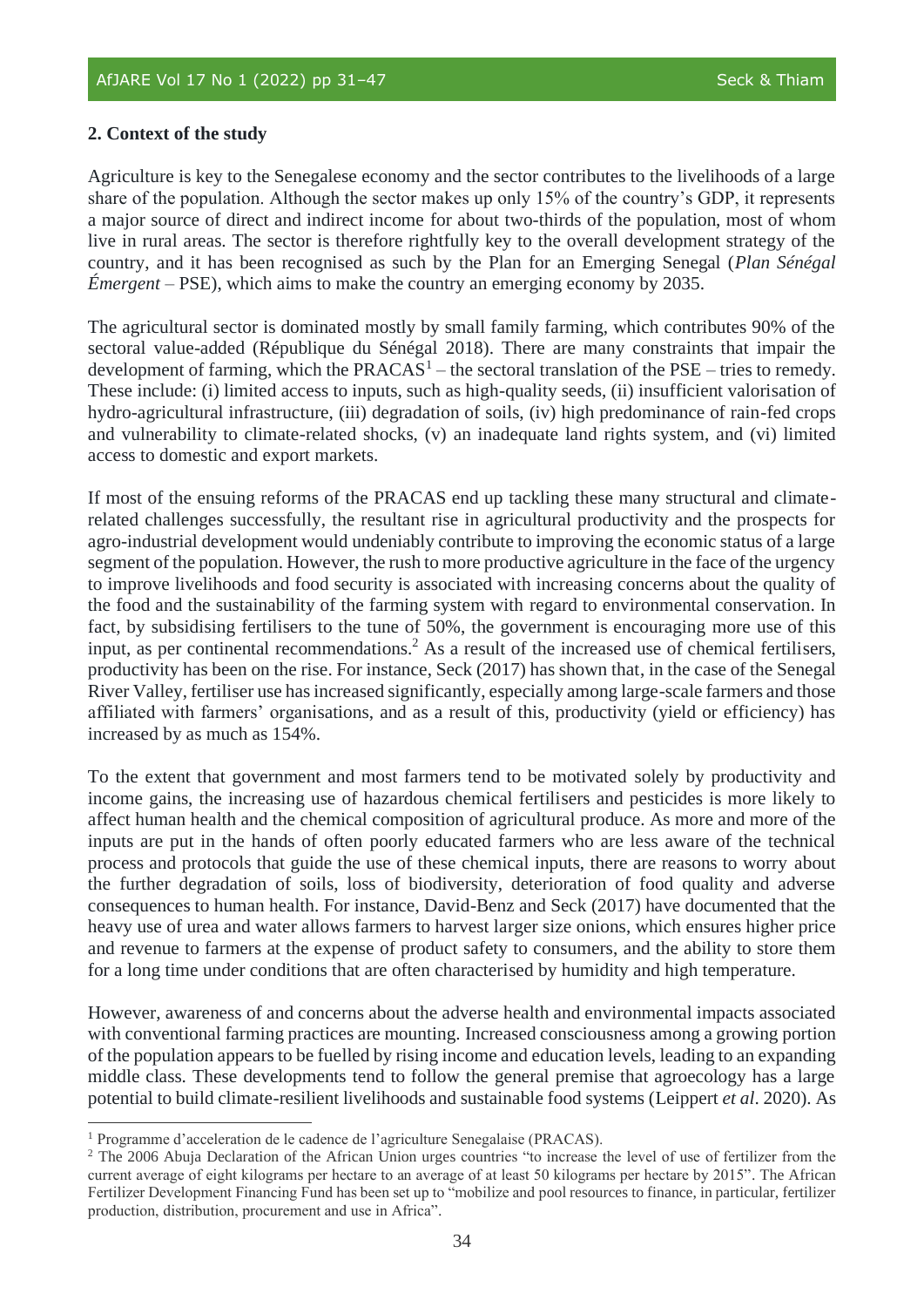a result, there are growing market niches that many farmers seek to exploit, often with the institutional support of various organisations. In Senegal, the movement towards healthy food and agriculture has attracted a large number of farmers, mostly affiliated with the National Federation for Organic (bio) Agriculture (*Fédération Nationale pour l'Agriculture Biologique*), a 12-year-old grouping of 18 organisations combining 22 000 farmers scattered across all four agroecological zones of the country. The Federation also includes traders, sellers and transformers, as well as consumers, and some six supporting organisations, such as Enda Pronat (2020). The range of institutional support includes capacity development on pilot farms in terms of soil regeneration, production and use of organic fertilisers (compost), water management, and so forth (Enda Pronat 2016). When it comes to market sales, there are some spots, mostly in affluent neighbourhoods, where sellers meet buyers, often once a week. The generally higher price of organic products compared to their conventional counterparts – a reflection of the cost differential – does not seem to deter a growing demand from consumers who view the price differential as a premium that buys increased nutritious and health quality. Understanding the extent of such a premium, what drives it, and how it varies across individuals is crucial to assess the potential for the development of organic agriculture, especially in the context of increased awareness and seemingly changing consumer preferences among the more demanding and growing middle class.

### **3. Methodology**

The following method was used for this study. Placed in a scenario comprising contingent attributes of a good or service, individual *i* was asked to value the good or service. His/her willingness to pay  $(WTP_i)$  depends on a series of characteristics, such as his/her income, education, and level of awareness and concern about food quality, alongside specific characteristics that define the contingent nature of the good or service to be valued. In our present example, these characteristics were captured by healthy and nutritious food items. This relationship can be expressed as follows:

$$
WTP_i(X_i) = X_i \delta + \mu_i,\tag{1}
$$

where  $X_i$  is the vector of characteristics of the given goods,  $\delta$  is a parameter vector to be estimated, and  $\mu_i$  is an error term. Conceptually, how much an individual  $i$  is willing to pay for improved quality of food items depends on how much his/her well-being or utility is affected in moving from the status quo, corresponding with food grown using chemical fertilisers, to a situation corresponding to healthy food grown organically. Following the random utility model developed by Hanemann (1984), which draws on the theoretical insights of McFadden (1974, 1977, 1994), individual *i* is willing to pay  $P_i$  if the indirect utility, net of payment, derived from the improved food quality of attributes  $A<sup>1</sup>$ , is greater than that associated with the initial state,  $A^0$ ; that is:

$$
U_i^1(y_i - P_i, A^1, z_i, \varepsilon_i^1) > U_i^0(y_i, A^0, z_i, \varepsilon_i^0)
$$
\n(2)

This can be interpreted as the participation constraint, where  $y_i$  represents individual i's income,  $z_i$  is a vector of additional individual characteristics, and  $\varepsilon_i^1$  and  $\varepsilon_i^0$  are the stochastic components of preferences.

In the specific contingent valuation format known as the double bound, which was developed by Hanemann *et al.* (1991), individual *i* is offered a first price,  $P_{i0}$ , and then a follow-up question introduces a second price,  $P_{i1}$ . This second price is higher or lower than the first price, depending on whether the response to the first offer is positive or negative. One can then envision four combinations of answers to the bid prices: (i) "yes-yes", that is, yes to both the first and second price offers, in which case  $WTP_i > P_{i1} > P_{i0}$ ; (ii) "yes-no", which corresponds to  $P_{i0} < WTP_i < P_{i1}$ ; (iii) "no-yes",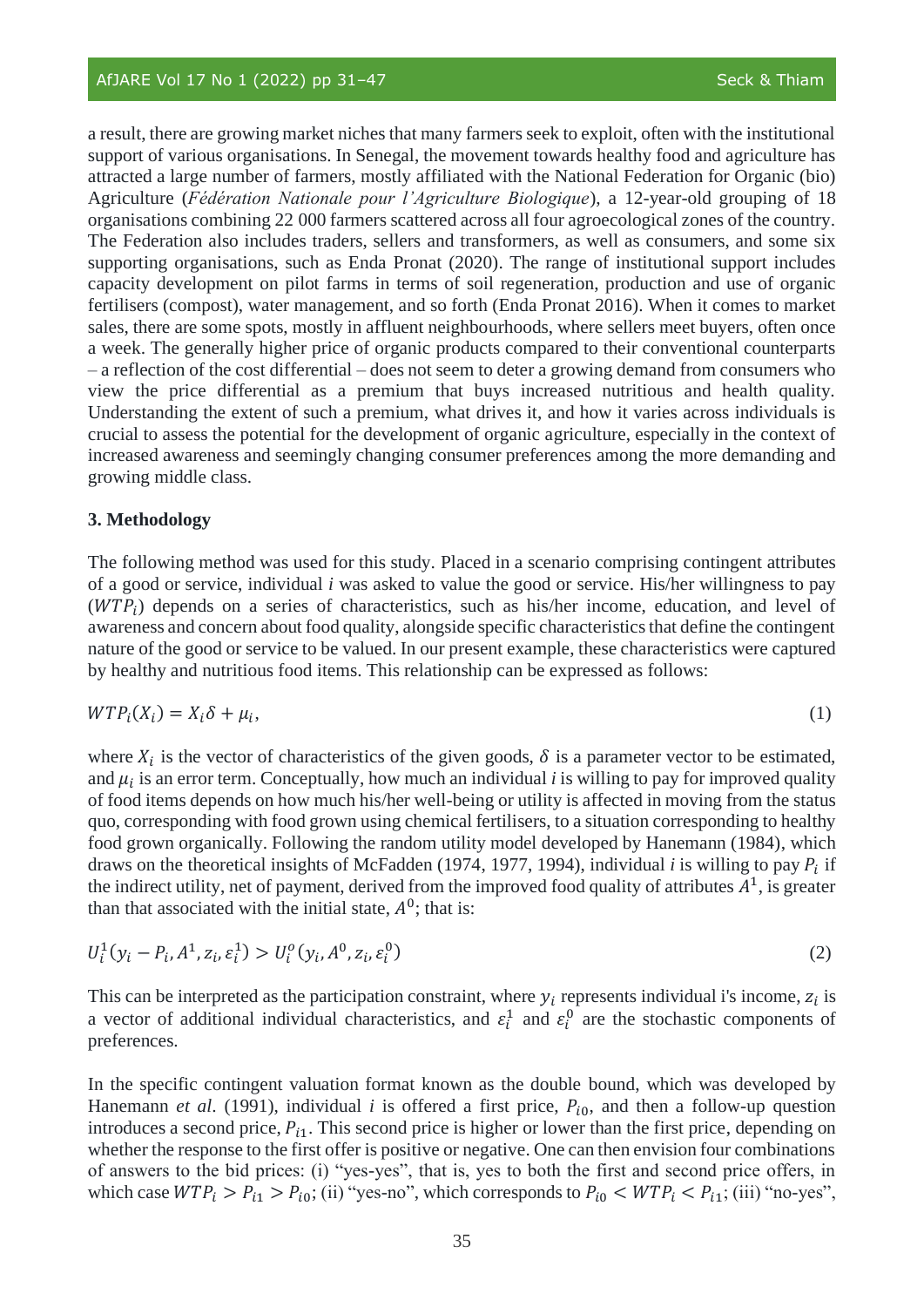### AfJARE Vol 17 No 1 (2022) pp 31-47 Seck & Thiam

which indicates that  $P_{i1} < WTP_i < P_{i0}$ ; and (iv) "no-no", corresponding to  $WTP_i < P_{i1} < P_{i0}$ , with a lower bound of zero.

The preferences that govern consumers' choices are represented by a random utility model with separable and additive deterministic and random components; that is,  $U_i^j(y_i, A^j, X_i, \varepsilon_i^j) =$  $V_i^j(y_i, A^j, X_i) + \varepsilon_i^j$ , with  $j = 0, 1$  denoting the initial and improved states of food quality, and  $\varepsilon_i^j$  is an error term assumed to be normally distributed, with variance  $\sigma^2$  and standardised into  $\theta_i^j = / \sigma$ .

(i) 
$$
Pr(yes_i, yes_i) = \Phi\left(z_i \frac{\alpha}{\sigma} - P_{i1} \frac{\beta}{\sigma}\right)
$$
 (3)

(ii) 
$$
Pr(yes_i, no_i) = \Phi\left(z_i \frac{\alpha}{\sigma} - P_{i0} \frac{\beta}{\sigma}\right) - \Phi\left(z_i \frac{\alpha}{\sigma} - P_{i1} \frac{\beta}{\sigma}\right)
$$
(4)

(iii) 
$$
Pr(no_i, yes_i) = \Phi\left(z_i \frac{\alpha}{\sigma} - P_{i1} \frac{\beta}{\sigma}\right) - \Phi\left(z_i \frac{\alpha}{\sigma} - P_{i0} \frac{\beta}{\sigma}\right)
$$
(5)

(iv) 
$$
Pr(no_i, no_i) = 1 - \Phi\left(z_i \frac{\alpha}{\sigma} - P_{i0} \frac{\beta}{\sigma}\right),
$$
 (6)

where  $\Phi(.)$  is the standard cumulative normal distribution function. It then comes down to the following log-likelihood function that accounts for the realisation of each one of these possible combinations of responses:

$$
\ln(\alpha, \beta, \sigma | y, z, P_0, P_1) = \sum_{i=1}^{N} \left\{ d_i^{1,1} \left[ \Phi \left( z_i \frac{\alpha}{\sigma} - P_{i1} \frac{\beta}{\sigma} \right) \right] + d_i^{1,0} \left[ \Phi \left( z_i \frac{\alpha}{\sigma} - P_{i0} \frac{\beta}{\sigma} \right) - \Phi \left( z_i \frac{\alpha}{\sigma} - P_{i2} \frac{\beta}{\sigma} \right) \right] \right\}
$$
\n
$$
P_{i2} \frac{\beta}{\sigma} \left[ \Phi \left( z_i \frac{\alpha}{\sigma} - P_{i1} \frac{\beta}{\sigma} \right) - \Phi \left( z_i \frac{\alpha}{\sigma} - P_{i0} \frac{\beta}{\sigma} \right) \right] + d_i^{0,0} \left[ 1 - \Phi \left( z_i \frac{\alpha}{\sigma} - P_{i1} \frac{\beta}{\sigma} \right) \right],\tag{7}
$$

with  $d_i^{j,j}$  being a set of indicator variables representing the actual responses to price offers, and  $j = 1$ corresponding to a positive response and  $j = 0$  being the opposite. Estimates of the parameters  $\alpha$ ,  $\beta$ and  $\sigma$  are obtained from the maximisation of the likelihood function, as well as the estimated WTP at desired values of interest for the explanatory variables, as suggested in Equation (1). One can obtain the average WTP with two specifications of Equation (1): one without the controls, where the constant term represents the average WTP, and another with the controls, in order to see how the latter could explain the differences in individual valuations.

The double-bound format of the contingent valuation approach is very popular, given its ability to fairly capture the diversity of attributes of an environmental good or service, such as the improved quality of food that does not make use of hazardous chemical residues from synthetic fertilisers and other sanitary and phytosanitary inputs. One of the limitations relates to the direct elicitation format, which tends to underestimate the WTP, as shown by Cooper *et al*. (2002). Some of the reasons have to do with a refusal by consumers to pay the price hike (Carson *et al*. 1992), strategic behaviour by respondents to drive the price down (Altaf & DeShazo 1994), or a consumer's loss aversion and framing of the first price (DeShazo 2000).

Discussions of this include those of List and Gallet (2001), who provide some evidence of a systematic overstatement of WTP; Diamond and Hausman (1994), who suggest that CV contradicts consumer preferences, as indicated by economic theory; Hausman (2012), who offers a comprehensive criticism of the whole contingent valuation exercise, including the single- and doublebound approaches, which he viewed as "dubious" and "hopeless"; and Haab *et al*. (2013), who provide perspective on such criticism. Overall, careful implementation of the approach, which is still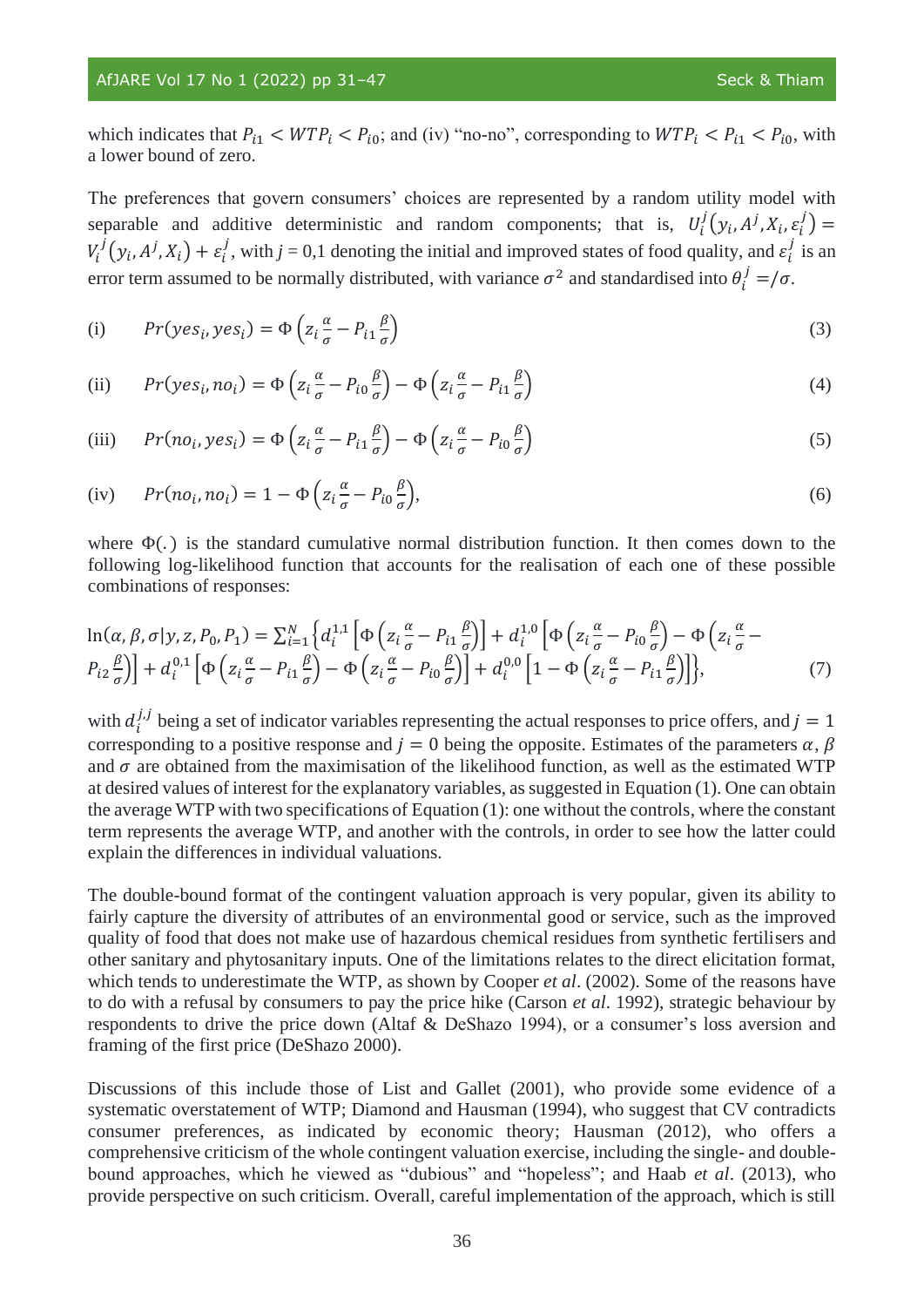popular in the literature, can indeed provide reliable estimates of individual valuations. Precautions that underlie its statistical efficiency include (i) that the concise design and clear explanation of the contingent scenario is to be fully understood by respondents, (ii) the choice of the first price should be informed by some knowledge of the preference schemes (during a pilot survey), and (iii) the first offer should vary across individuals so as to further avoid the anchoring bias.

## **4. Data**

An in-person survey was conducted between February and May 2019 in the region of the capital city, Dakar.<sup>3</sup> The sampling design considered all four administrative departments or provinces that make up the region: Dakar, Pikine, Guediawaye and Rufisque. We used a random stratification approach to the individuals selected in each of these departments to guarantee a representative sample at the regional level. First, the proportional distribution of individuals across departments (strata) follows that of the actual population, as suggested in Table 1 below. Second, over four weekends, the surveyors randomly roamed the streets and picked a given number of participants so as to match *in fine* the relative distribution, or randomly entered houses to survey members.<sup>4</sup> During each round of interviews, surveyors moved to different locations/neighbourhoods (*quartiers*) within each stratum so as to better capture all characteristics of the corresponding population, while reducing the risk of interviewing some individuals two or more times. 5

| <b>Strata/departments</b> | <b>Population</b> | Share $(\% )$ | <b>Sample</b> | Share $(\% )$ |
|---------------------------|-------------------|---------------|---------------|---------------|
| Dakar                     | 363 444           | 36.5          | 160           | 37.           |
| Guediawaye                | 392 190           | 10.5          | 39            | 9.2           |
| Pikine                    | 1 392 876         | 37.3          | 155           | 36.7          |
| Rufisque                  | 583 774           | 15.6          | 68            | 16.1          |
| Total                     | 3 732 284         | 100.0         | 422           | 100.0         |

#### **Table 1: Stratification of the population (2018)**

Source: Agence Nationale de la statistique et de la Démographie (ANSD) (population) and authors (sampling).

The questionnaire was made up of three main parts, and the actual survey started with a conventional approach consisting of informing individuals about the objective of the interview and its structure, as well as obtaining their consent. First, there was a hypothetical scenario that laid out the main characteristics of the organic food item, which tend to be unknown to many, namely its improved health and nutritional benefits as a result of a farming process that makes no use of chemical inputs (fertilisers or phytosanitary products). A careful explanation of the scenario was crucial to reduce the hypothetical bias that comes about because interviewees may not be familiar with such a market valuation scheme, and therefore are unable to accurately reveal the value they attach to the product. Four vegetables were considered: carrots, onions, potatoes and tomatoes (cherry and regular size).

Second, individuals were asked to value food items that had been picked randomly. They were first informed about the actual market price of the conventional products, and then asked about their willingness to pay an additional amount (premium) for the organic counterpart.<sup>6</sup> The initial offer was varied randomly across individuals so as to account for the anchoring or starting point bias, namely

<sup>&</sup>lt;sup>3</sup> As this study did not involve any external party (for instance there was no funding from anyone except from the authors themselves), there was no need for approval from any ethics committee.

<sup>4</sup> The choice of weekends, and the random selection of participants on the streets or at homes, guaranteed that all the segments of the population had an equal probability of being sampled. This allowed for the reduction of the self-selection and attrition biases.

<sup>5</sup> To further avoid this issue, each participant was asked prior to the interview whether he/she had been surveyed before. <sup>6</sup> In addition to the survey, information on the actual market price for both conventional and organic products was collected

at the same locations where the individuals were interviewed.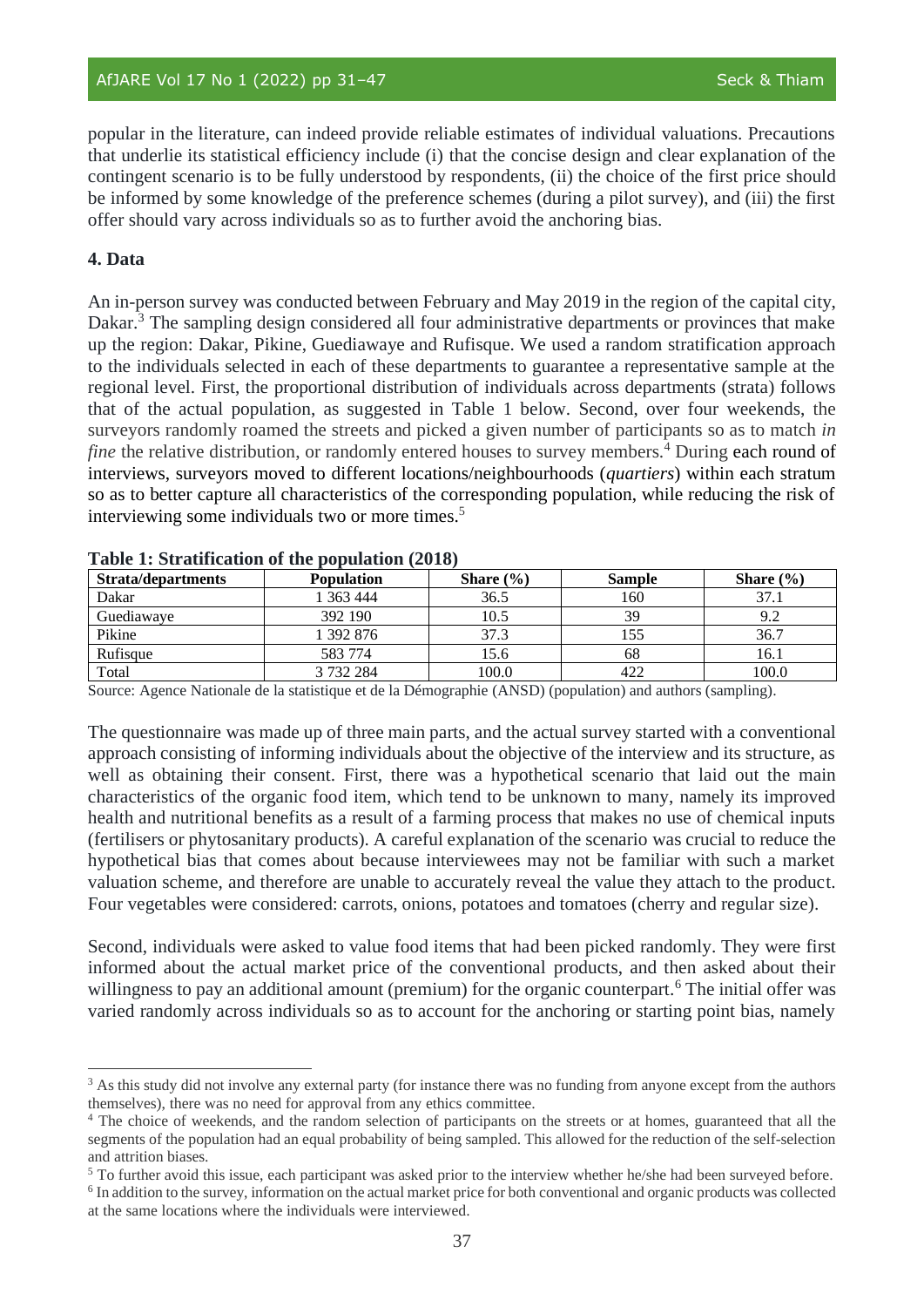CFA150, 200 and 300.<sup>7</sup> The follow-up question offered a higher or lower bid, with a difference of CFA100.<sup>8</sup>

Third, demographic attributes were collected, such as gender, age, education, income, employment status, concerns about food quality and awareness of organic foods and their associated nutritious benefits, as well as household status and structure.

In the end, a total of 423 individuals were interviewed. Table 2 describes their perceptions and attitudes towards organic products. On average, almost all surveyed individuals expressed concerns about the safety, health and quality of the food they consumed, irrespective of their gender, age, education and income. But, when it came to awareness of issues related to organic agriculture, fewer than half (40.5%) of the individuals had no significant knowledge about organic food production and market initiatives. This figure is in line with the level of awareness found in African countries such as Rwanda (45%) and Burundi (48%),) but is higher than that in Kenya (29%) or Tanzania (20%), and much lower than in Uganda (58%) (IFOAM 2014). Individuals who appeared to be the least aware tended to be female, young, less educated and less well off, as opposed to their male, adult, highly educated and relatively rich counterparts.

|               |                      | Concern (health/quality) | <b>Awareness of organic food</b> | <b>Actual consumption</b> |
|---------------|----------------------|--------------------------|----------------------------------|---------------------------|
| Gender        | Male                 | 0.978                    | 0.446                            | 0.217                     |
|               | Female               | 0.992                    | 0.321                            | 0.102                     |
| Age           | Youth $(< 30$ years) | 0.980                    | 0.193                            | 0.115                     |
|               | Adults               | 0.984                    | 0.435                            | 0.189                     |
| Education     | Secondary/higher     | 0.982                    | 0.656                            | 0.356                     |
|               | less                 | 0.985                    | 0.247                            | 0.069                     |
| Income        | $+200$ K/month       | 0.988                    | 0.776                            | 0.506                     |
|               | Less                 | 0.982                    | 0.311                            | 0.098                     |
| <b>Sample</b> |                      | 0.983                    | 0.405                            | 0.180                     |

|  |  |  | Table 2: Consumers' attitudes to and preferences for organic farming |  |  |
|--|--|--|----------------------------------------------------------------------|--|--|
|  |  |  |                                                                      |  |  |

Source: Authors' calculations from survey data.

When it comes to actual consumption, only 18% of the sample consumed organic food, which is far below the East African average of 59% (IFOAM 2014). A higher incidence of consumption was found among male, adult, highly educated and wealthy individuals. The survey reveals that, while 29.4% indicated no consumption of organic food, more than half (52.6%) reported not knowing at all whether or not they consumed organic food, especially among young (62.5%), less-educated (61.0%) and low-income (59.3%) individuals, as well as females (56.2%). This is a further indication of the relatively low popularity and visibility of organic agriculture as opposed to conventional agriculture.

Table 3 shows the distribution of responses to the first and second prices offered. Consistent with the standard theory of demand, the proportion of acceptance decreases as the first offer increases. This is shown more clearly with the first bid: as the price goes from 150 to 200 and 300, the proportion of yes answers decreases from 65.5% to 55.3% and 38.0% respectively.

<sup>7</sup> Although the concept of premium suggests that organic produce must be more expensive that conventional produce, the opposite is not ruled out in the valuation scheme. This is the case when both the initial and the second offers are rejected, indicating that organic produce is at most as valuable as conventional produce. This is also the case when differentiated market structures can translate into actual price differentials, which could influence the premium. By assuming that most individuals state positive values, however, it is very likely to end up with an average premium that is positive.

<sup>&</sup>lt;sup>8</sup> The realism of the same price structure across products can rightfully be questioned. Here, simplicity has guided the choice made, with the assumption of no impact on the WTP estimates.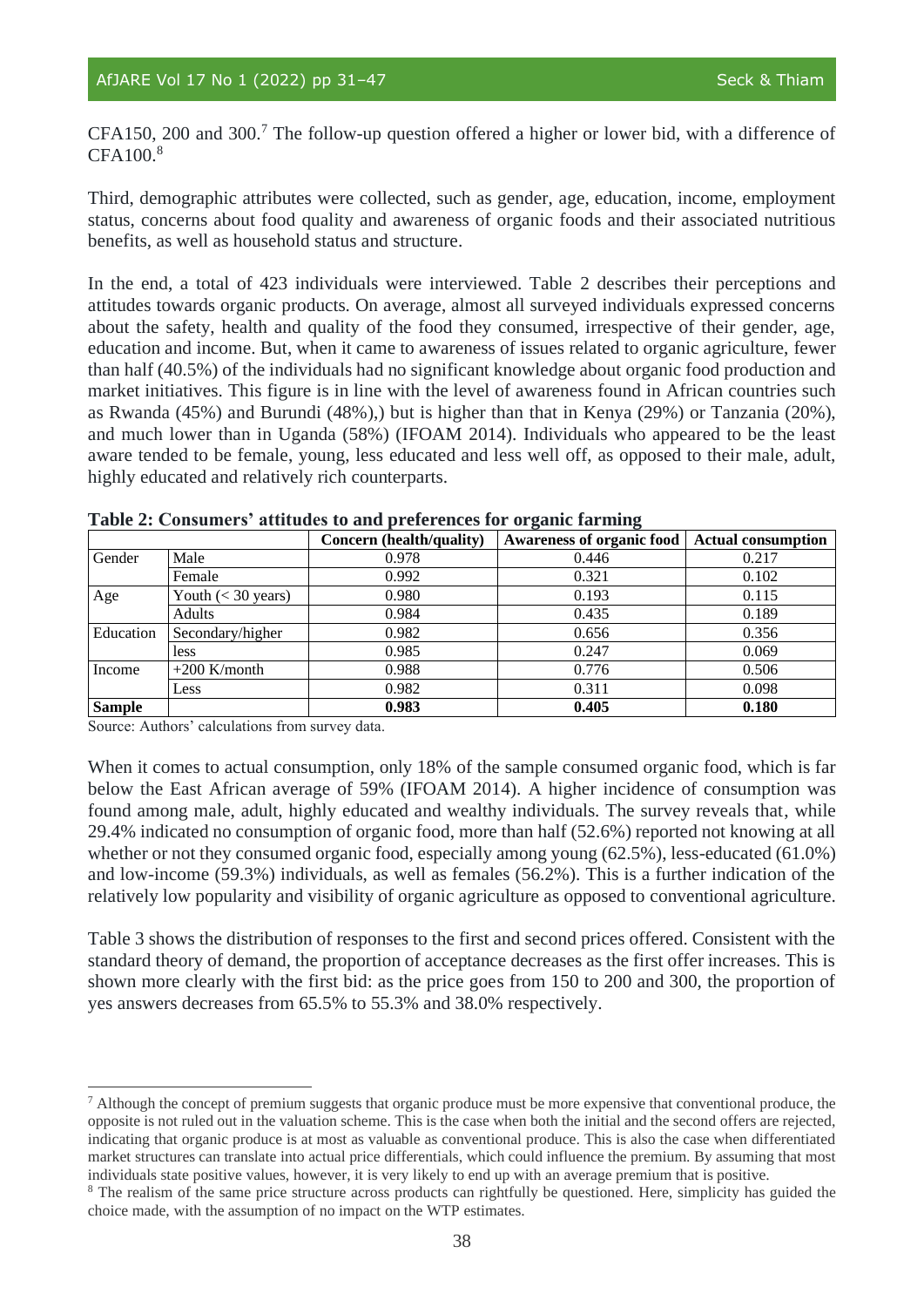| Bid 1 | Responses      | Count | Share              | Bid 2      | Responses      | Count | Share |
|-------|----------------|-------|--------------------|------------|----------------|-------|-------|
| 150   | Yes            | 131   | 65.5%              | 250        | <b>Yes</b>     | 68    | 51.9% |
|       |                |       |                    |            | N <sub>0</sub> | 63    | 48.1% |
|       | N <sub>o</sub> | 69    | 34.5%              | 50         | Yes            | 55    | 79.7% |
|       |                |       |                    |            | N <sub>o</sub> | 14    | 20.3% |
| 200   | Yes            | 63    | 55.3%              | 300        | Yes            | 27    | 42.9% |
|       |                |       |                    |            | N <sub>0</sub> | 36    | 57.1% |
|       | N <sub>o</sub> |       | 100<br>51<br>44.7% |            | Yes            | 30    | 58.8% |
|       |                |       |                    |            | N <sub>o</sub> | 21    | 41.2% |
|       | Yes            | 41    | 38.0%              | 400        | Yes            | 15    | 36.6% |
| 300   |                |       |                    |            | No             | 26    | 63.4% |
|       |                | 67    |                    | <b>200</b> | Yes            | 34    | 50.7% |
|       | No             |       | 62.0%              |            | N <sub>0</sub> | 33    | 49.3% |

| Table 3: Distribution of responses to first and second prices or premium (CFA per kilogram) |  |  |  |  |  |  |  |  |  |  |  |  |  |
|---------------------------------------------------------------------------------------------|--|--|--|--|--|--|--|--|--|--|--|--|--|
|---------------------------------------------------------------------------------------------|--|--|--|--|--|--|--|--|--|--|--|--|--|

Source: Authors' calculations from survey data.

Among individuals who responded "yes" to the first price offered, the likelihood to provide the same response to the follow-up offer decreases the higher it gets, while those who responded "no" to the first offer had an increasing tendency to answer the same way the lower the second offer. This is indicative of negative price elasticity, especially with regard to the choice of the initial price offered. These response patterns are indicative of the fact that accounting for the follow-up questions would likely generate a lower WTP than limiting the valuation to the first price offered. This is in line with the general tendency of the double-bound format to generate a lower valuation than the single bound (see Cooper *et al*. (2002) for theoretical evidence and insightful discussions).

Table 4 further breaks down the individual responses to both price offers across food items. Going from "no-no" to "yes-yes" combinations of answers corresponds to an increase in how individuals value the products. Across all five instances (except for carrots), the distribution indicates first an increase and then a decrease in the proportion of positive responses. For onions, potatoes and regular tomatoes, the peak occurred between the "yes-no" and the "yes-yes" combinations, suggesting that the average WTP is likely to fall in the third price interval, that is  $P_{i0}$  < WTP<sub>i</sub> <  $P_{i1}$ . For cherry tomatoes, the valuation was expected to be one interval below. These responses' profiles are a further indication of the relatively precise choice of the initial price offered, therefore reducing the incidence of any potential anchoring bias. Along with the follow-up offer, the survey was expected to provide a fair amount of accuracy in the estimates of WTP as a premium for organic food.

|                    | "No-No" |              | "No-Yes" |              | "Yes-No" |              | "Yes-Yes" |              | All   |              |
|--------------------|---------|--------------|----------|--------------|----------|--------------|-----------|--------------|-------|--------------|
|                    | Count   | <b>Share</b> | Count    | <b>Share</b> | Count    | <b>Share</b> | Count     | <b>Share</b> | Count | <b>Share</b> |
| Onion              |         | 4.3%         | 27       | 23.3%        | 46       | 39.7%        | 38        | 32.8%        | 116   | 100%         |
| <b>Potatoes</b>    | 16      | 17.8%        | 24       | 26.7%        | 27       | 30.0%        | 23        | 25.6%        | 90    | 100%         |
| <b>Carrots</b>     | 17      | 21.0%        | 28       | 34.6%        | 15       | 18.5%        | 21        | 25.9%        | 81    | 100%         |
| Tomatoes (cherry)  | 16      | 23.9%        | 24       | 35.8%        | 16       | 23.9%        | 11        | 16.4%        | 67    | 100%         |
| Tomatoes (regular) | 14      | 20.6%        | 16       | 23.5%        | 21       | 30.9%        | 17        | 25.0%        | 68    | 100%         |

**Table 4: Combinations of responses to bids (premium) across products**

Source: Authors' calculations from survey data.

Table 5 shows how price responses are individually correlated with various characteristics of interest. Overall, the valuation pattern, which appears to peak at the "yes-no" interval for most of the food items, tends to positively espouse the distribution of gender, education, labour market status and household head status. More broadly, going from the "no-no" to the "yes-yes" combinations corresponds to the lowest and the highest valuations, given the initial price offered. The remaining characteristics show a positive association with values attached to organic food, such as awareness and concern about food health, actual organic food consumption, and household head status. In contrast, age, household size and structure (share of five-year-olds) appear to be negatively correlated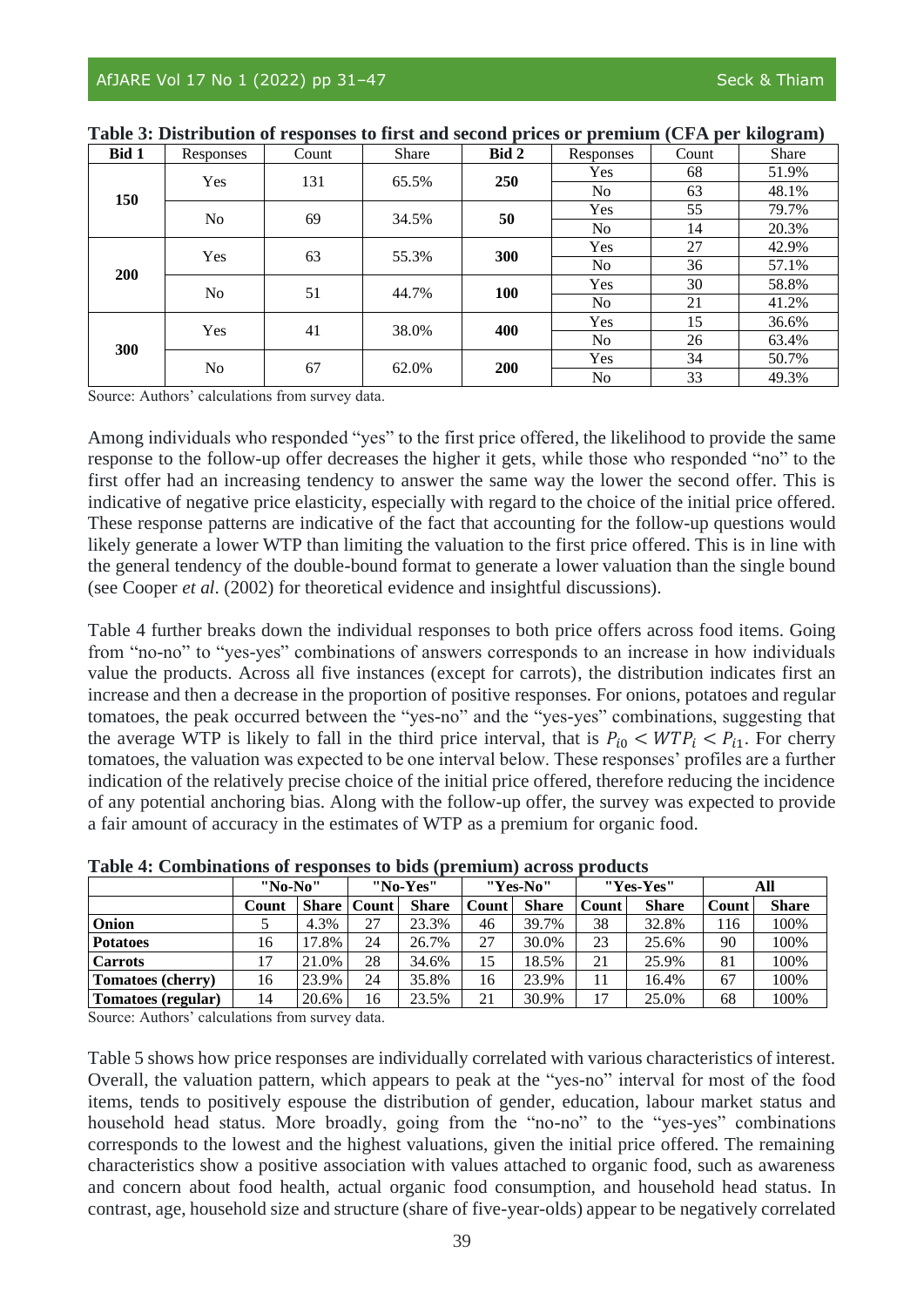with individual valuation. These pair-wise correlations are suggestive of some heterogeneity in individual valuations of improved food quality.

|                                                       | "No-No" | "No-Yes" | "Yes-No" | "Yes-Yes" | All  |
|-------------------------------------------------------|---------|----------|----------|-----------|------|
| Awareness of organic $(1 = yes)$                      | 0.40    | 0.35     | 0.43     | 0.44      | 0.41 |
| Food health concern $(1 = yes)$                       | 0.93    | 0.98     | 1.00     | 1.00      | 0.98 |
| Organic food consumption $(1 = yes)$                  | 0.13    | 0.11     | 0.18     | 0.28      | 0.18 |
| Gender $(1 = male)$                                   | 0.59    | 0.67     | 0.77     | 0.63      | 0.68 |
| Age (years)                                           | 50.1    | 48.8     | 45.3     | 46.1      | 47.3 |
| Education $(1 = \text{secondary } \& \text{ higher})$ | 0.18    | 0.34     | 0.48     | 0.45      | 0.39 |
| Occupation $(1 = \text{employed})$                    | 0.46    | 0.63     | 0.76     | 0.59      | 0.63 |
| Income $(1 = CFA200 K+)$                              | 0.04    | 0.21     | 0.26     | 0.23      | 0.20 |
| <b>HH</b> head $(1 = yes)$                            | 0.68    | 0.74     | 0.70     | 0.72      | 0.71 |
| HH head gender $(1 = male)$                           | 0.44    | 0.60     | 0.63     | 0.57      | 0.58 |
| <b>HH</b> size (count)                                | 10.9    | 9.7      | 9.0      | 8.3       | 9.3  |
| Proportion of five-year-olds in HH                    | 0.17    | 0.19     | 0.17     | 0.15      | 0.17 |

|  |  | Table 5: Combinations of responses to bids (premium) across individual characteristics |
|--|--|----------------------------------------------------------------------------------------|
|--|--|----------------------------------------------------------------------------------------|

Source: Authors' calculations from survey data.

# **5. Results and discussions**

Estimates of WTP are shown in Table 6. Overall, individuals were willing to pay a significant premium for organic food. The premium amounts to an average of 53% of the actual price of the nonorganic counterpart for model specification (Equation (1) with or without controls).<sup>9</sup> Despite the fact that the absolute values of the premium appear to be not significantly different from one food item to another, which owes to the identical bid structure (same initial price offers and same increments), the extent of the WTP a premium appears to vary across products.

In fact, more expensive non-organic food (regular tomatoes and potatoes, which cost CFA560.3 and CFA484.4 / kg) tend to be associated with lower premium (43.4 and 44.9%) compared to their cheaper counterparts (cherry tomatoes and carrots at respectively CFA281.3 and CFA318.5 / kg), which exhibit premiums that turn at 73.4 and 72%, respectively. It can be argued that these discrepancies in percentages are not simply the result of mathematics (higher denominators translating into lower ratios), but that they reflect a common trait in consumer behaviour. For instance, consumers are reluctant to pay a higher price when the good is already expensive compared to a good that is cheaper.

Consequently, a typical consumer is more willing to reduce his/her surplus when the price of the good is low. This is in line with the perfect rationality hypothesis, introduced under neoclassical economics, which supports the assumption that consumers always want to maximise their utility. A second explanation is that it is due to income differences and elasticities. The rational expectation is that consumers with higher incomes would face lower budget constraints when setting up premiums (the fact that WTP is positively associated with income, as shown below, presents supporting evidence).

The WTP to pay a premium sets the consumer valuation of organic food at 25.7% higher than its current market price (25.3% when considering the model with controls – see Table A1 in the Appendix). This is an indication of the untapped market potential of organic produce, with important surplus margins to be captured without significantly discouraging the current trend in demand. The results also indicate a great deal of heterogeneity across produce: while onions and potatoes are associated with higher margins, at more than 40%, tomatoes and carrots exhibit lower margins, at less than 10%.

<sup>9</sup> The estimation results for the model that includes controls are shown in Table A1 in the appendix.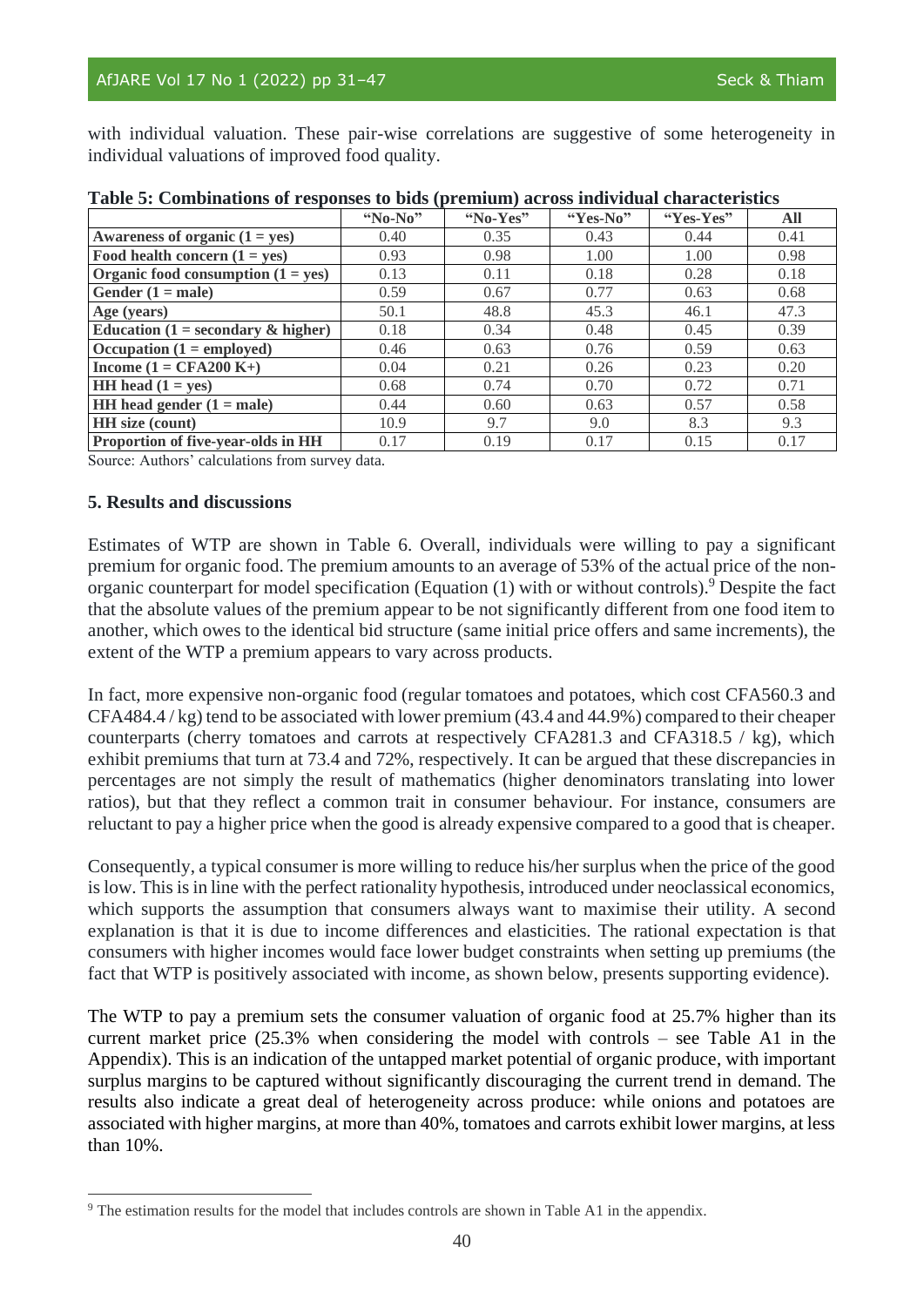|                    | <b>Actual non-</b><br>organic price | <b>Actual</b><br>organic<br>price | <b>Estimated</b><br>organic<br>premium | <b>Estimated</b><br>organic price<br>premium<br>$($ %) | <b>Estimated</b><br>total WTP<br>for organic | <b>Gap between</b><br>est. total WTP<br>and actual<br>organic price<br>$\frac{0}{0}$ |
|--------------------|-------------------------------------|-----------------------------------|----------------------------------------|--------------------------------------------------------|----------------------------------------------|--------------------------------------------------------------------------------------|
| <b>Onions</b>      | 436.6                               | 450                               | $212.1***$<br>(9.7)                    | 48.6                                                   | 648.7                                        | 44.2                                                                                 |
| Potatoes           | 484.4                               | 500                               | $217.3***$<br>(14.9)                   | 44.9                                                   | 701.8                                        | 40.4                                                                                 |
| Carrots            | 318.5                               | 500                               | $229.4***$<br>(18.0)                   | 72.0                                                   | 547.9                                        | 9.6                                                                                  |
| Tomatoes (cherry)  | 281.3                               | 400                               | 206.4***<br>(17.1)                     | 73.4                                                   | 487.8                                        | 22.0                                                                                 |
| Tomatoes (regular) | 560.3                               | 750                               | 243.4 ***<br>(17.1)                    | 43.4                                                   | 803.7                                        | 7.2                                                                                  |
| Overall            | 419.4                               | 510.7                             | $222.2***$<br>(6.6)                    | 53.0                                                   | 641.7                                        | 25.7                                                                                 |

**Table 6: Estimates of the willingness to pay a premium for organic food (CFA per kilo)**

Notes: Prices are in CFA per kilo (the exchange rate against the US\$ is approximately 550). The WTP estimates are obtained from the model with no controls, which turn out not to be significantly different, on average, from those from the model with controls (shown in Table A1 in the Appendix). Values in parentheses are standard errors, and the stars (\*\*\*) denote significance at the 1% level.

To the extent that a price increase is to be envisioned in the actual organic market, these estimated margins could provide the basis for a heterogeneous pricing scheme (higher price increase where margins are the highest). Better knowledge of differences across generating mechanisms of individual valuations (why some value more than others) is also crucial to further exploit the margins.

Table 7 shows the factors underlying the heterogenous generating mechanisms of individual valuations. Non-organic prices appear to be positively associated with the WTP an absolute premium: more expensive organic products, once grown organically, command a higher premium, or the most valued organic produce also coincides with the most valued non-organic produce. This suggests that, when accounting for the premium, the valuation scale (or order) across organic products remains the same as that of non-organic products.

Individuals who are genuinely concerned about the health effects associated with food production also tend to value more organic food. However, the level of awareness, which highlights whether the individual has information about organic farming, appears not to be significant, to the extent that both variables (information and preference for organic farming) should normally converge in order to reveal the preference of consumers for healthier food items. The results therefore could be indicative of a poor set of information that is still insufficient to raise awareness and make consumers more conscious of the positive externalities associated with organic farming. We argue that, if better information about organic farming translates into increased consumption of organic food, then individual consumers will be willing to pay a significant premium. Education is also an important factor, as highly educated consumers (with secondary and higher degrees) are more willing to pay a larger premium. This reveals a greater capacity to fully grasp the scope of health issues at play when consuming and advocating for organic food.

The results also suggest that gender and age are significantly associated with a positive and significant valuation of organic food. Women tend to be in charge of actually buying and preparing food, while men are more likely to be income earners in the socio-economic fabric of Senegal, and therefore the former appear to attach more value to organic food. In addition, young individuals, who tend to be more amenable to changes than their older counterparts, are also more inclined to value organic food.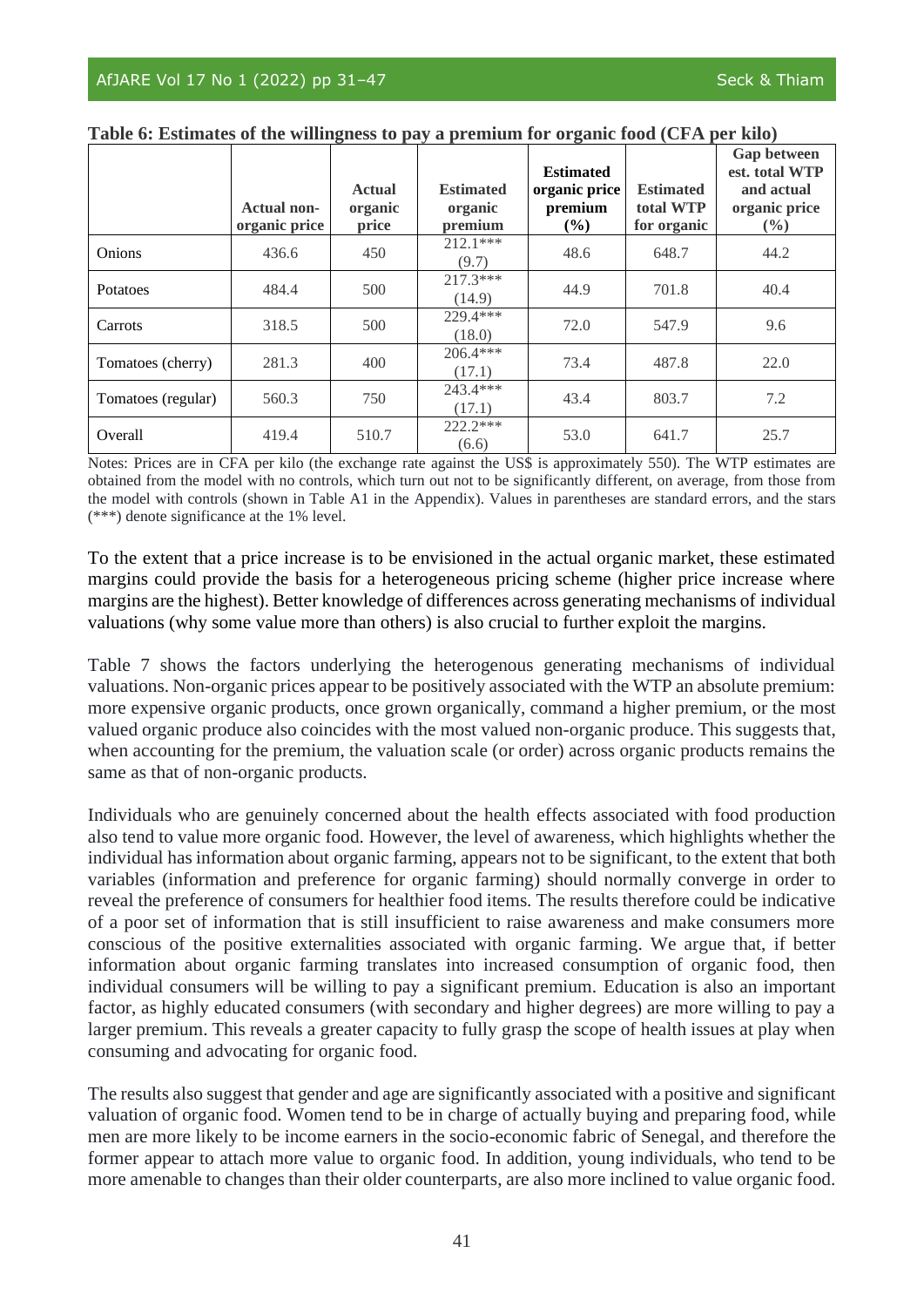## AfJARE Vol 17 No 1 (2022) pp 31-47 Seck & Thiam

As organic food tends to be costly and more expensive than its non-organic counterparts, given its limited market share, individuals earning a higher monthly income and enjoying greater purchasing power will be more willing to pay a higher premium. This positive association between income and organic food consumption tends to validate the assumption that rich people are more concerned about food quality than their poorer counterparts, who struggle to afford even cheaper non-organic foods. As income increases, organic farming will be able to tap into a growing demand that is driven mainly by the arrival of new consumers.

| <b>Variables</b>                       | <b>Coefficients</b> |  |  |  |  |  |
|----------------------------------------|---------------------|--|--|--|--|--|
| Potatoes <sup>(a)</sup>                | 5.518               |  |  |  |  |  |
|                                        | (17.0)              |  |  |  |  |  |
| Carrots <sup>(a)</sup>                 | 28.143              |  |  |  |  |  |
|                                        | (18.1)              |  |  |  |  |  |
| Tomatoes (cherry) (a)                  | 17.603              |  |  |  |  |  |
|                                        | (19.4)              |  |  |  |  |  |
| Tomatoes (regular) (a)                 | 9.889               |  |  |  |  |  |
|                                        | (19.3)              |  |  |  |  |  |
| Price of non-organic (CFA/kg)          | $0.129***$          |  |  |  |  |  |
|                                        | (0.01)              |  |  |  |  |  |
| Awareness (information)                | $-21.354$           |  |  |  |  |  |
|                                        | (14.4)              |  |  |  |  |  |
| Concerns (about health)                | 250.213***          |  |  |  |  |  |
|                                        | (54.0)              |  |  |  |  |  |
|                                        | 31.308*             |  |  |  |  |  |
| Consumption of organic $(1 = yes)$     | (18.8)              |  |  |  |  |  |
| Gender (male $= 1$ )                   | $-39.521*$          |  |  |  |  |  |
|                                        | (23.8)              |  |  |  |  |  |
|                                        | $-1.102*$           |  |  |  |  |  |
| Age (years)                            | (0.6)               |  |  |  |  |  |
| Education ( $1 =$ secondary/higher)    | 34.338**            |  |  |  |  |  |
|                                        | (14.7)              |  |  |  |  |  |
| Employed $(1 = yes)^{(b)}$             | 13.961              |  |  |  |  |  |
|                                        | (16.6)              |  |  |  |  |  |
| Unemployed $(1 = yes)^{(b)}$           | 23.132              |  |  |  |  |  |
|                                        | (22.8)              |  |  |  |  |  |
| Income $(1 = +CFA200 \text{ K/month})$ | 29.643*             |  |  |  |  |  |
|                                        | (17.7)              |  |  |  |  |  |
| HH head $(1 = yes)$                    | 8.804               |  |  |  |  |  |
|                                        | (22.8)              |  |  |  |  |  |
| HH head gender $(1 = male)$            | 36.805              |  |  |  |  |  |
|                                        | (30.3)              |  |  |  |  |  |
| HH size (count)                        | $-4.185***$         |  |  |  |  |  |
|                                        | (1.5)               |  |  |  |  |  |
| % of five-year-olds in HH              | $-1.137**$          |  |  |  |  |  |
|                                        | (0.5)               |  |  |  |  |  |
| Constant                               | $-8.25$             |  |  |  |  |  |
|                                        | (66.2)              |  |  |  |  |  |
| $\mathbf N$                            | 422                 |  |  |  |  |  |
| Wald                                   | 91.85***            |  |  |  |  |  |
| Sigma                                  | 108.5***            |  |  |  |  |  |

**Table 7: Determinants of willingness to pay a premium for organic food**

Notes: Reference categories are (a) onion for food items and (b) inactive population for labour market status. Values in parentheses represent the standard errors, and significance at the level of 1%, 5% and 10% is indicated by \*\*\*, \*\* and \* respectively.

Additional determinants of willingness to pay are household size and structure. For example, larger households are less willing to pay a high premium owing to the already relatively high cost of feeding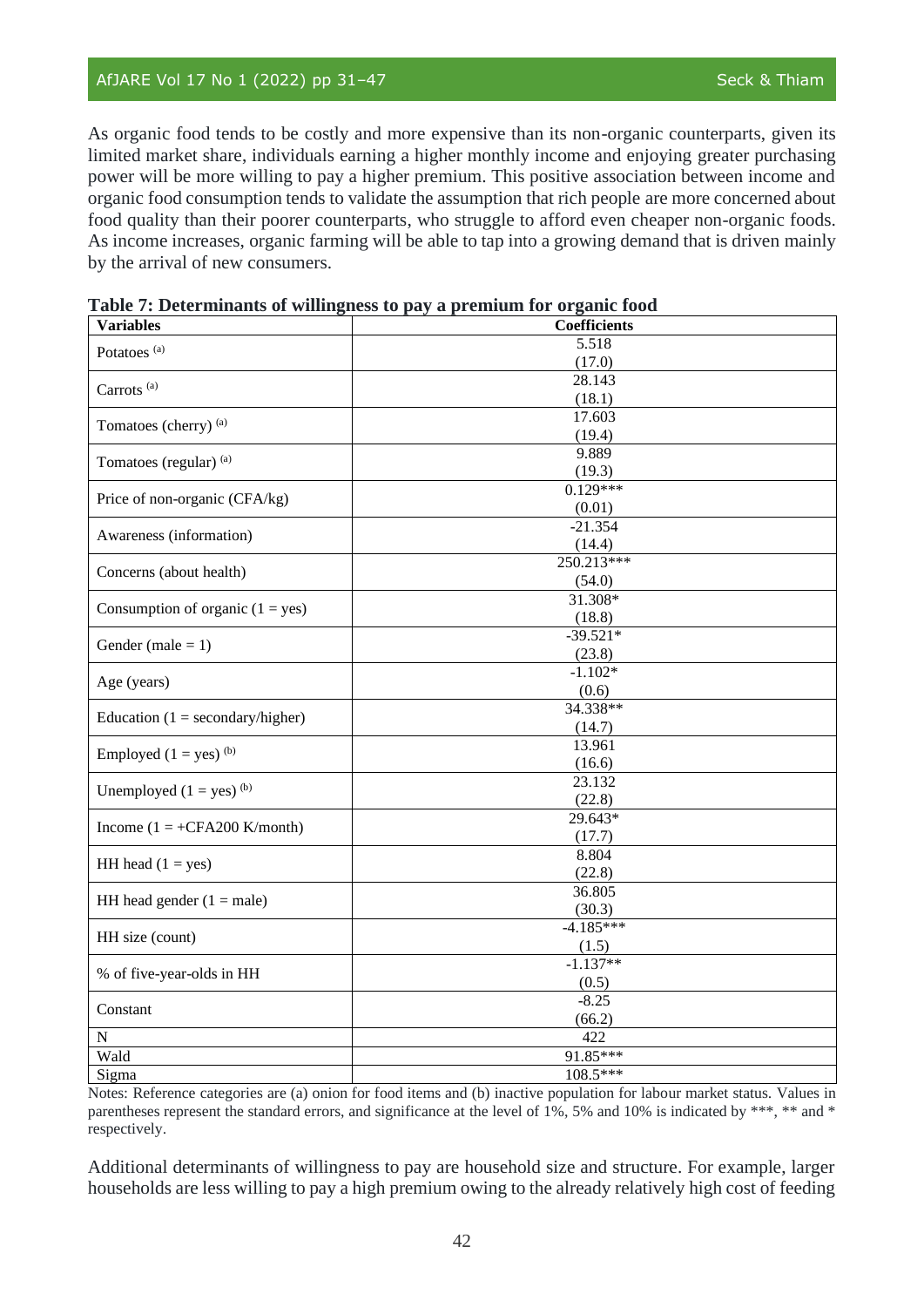more members, as are households with more young people (younger than five years old). For the latter, one would have expected the opposite, given the fact that one would assume that the presence of young people within the household would raise parents' concerns about the importance of good quality food to promote their children's health. This result, however, could be a further indication of the costs of livelihood borne by a large household, which are not always related to food, but also to youth-specific non-food expenses such as education and health, which in the end could make organic food a luxury that the household cannot afford.

The willingness to pay a significantly large premium for organic food, and the extent of the heterogeneity in individual valuation schemes, suggest that organic food is a significant part of consumer baskets, especially among wealthy, educated, young and female consumers, and that organic farming has great market potential in the context of growing African cities.

### **6. Conclusion**

This paper made use of the contingent valuation method to investigate whether and, if yes, to what extent, urban consumers in Dakar, Senegal were willing to pay a premium for organic food. Our results show that consumers are indeed willing to pay 53% more than the current price paid for nonorganic food. This high premium is indicative of the high preference consumers have for quality food. This paper has also identified several factors that influence consumers' valuation of organic food. From the farmers' and market assessment perspectives, the fact that the current price of organic food is still below the WTP is indicative of the potentially significant and untapped revenue to be made in the sector. These expected revenues are captured only if proper investments are made, both by farmers and policymakers, to promote the expansion of sustainable and environmentally-friendly farming practices. These combine investments in financial, technological as well as human capital that foster agricultural productivity.

The current promotional efforts that support the expansion of organic food in Senegal are enabling more small-scale farmers to adopt sustainable farming practices. What perhaps is needed is to restructure the country's investment portfolios in a way that organic farming is given priority when drafting development policies that aim to reduce poverty. Additional demand-related interventions encompass awareness-raising through the provision of information in order to better expose people to the benefits associated with growing and eating organic food.

Finally, although our present study provides a good foundation for the design and implementation of sustainable farming practices in the country, more insights are needed to capture the country-wide WTP. In fact, the average consumer in the capital city has a higher income than her counterpart in other urban areas, as well as in the rural areas of the country. Additional extensions of this study should also include a larger set of products, as well as a comparison between market valuation and production costs of organic farming as opposed to conventional agriculture. Ultimately, meeting the challenge of making organic farming a long-term and viable food production option in SSA would require policymakers to put in place incentives that will reduce both the costs of organic farming and the associated risks and uncertainty that smallholders may encounter when deciding whether to transition to organic agriculture.

### **References**

Acs S, Berentsen PBM, De Wolf M & Huirne RBM, 2007. Comparison of conventional and organic arable farming systems in the Netherlands by means of bio-economic modelling. Biological Agriculture and Horticulture 24(4): 341–61.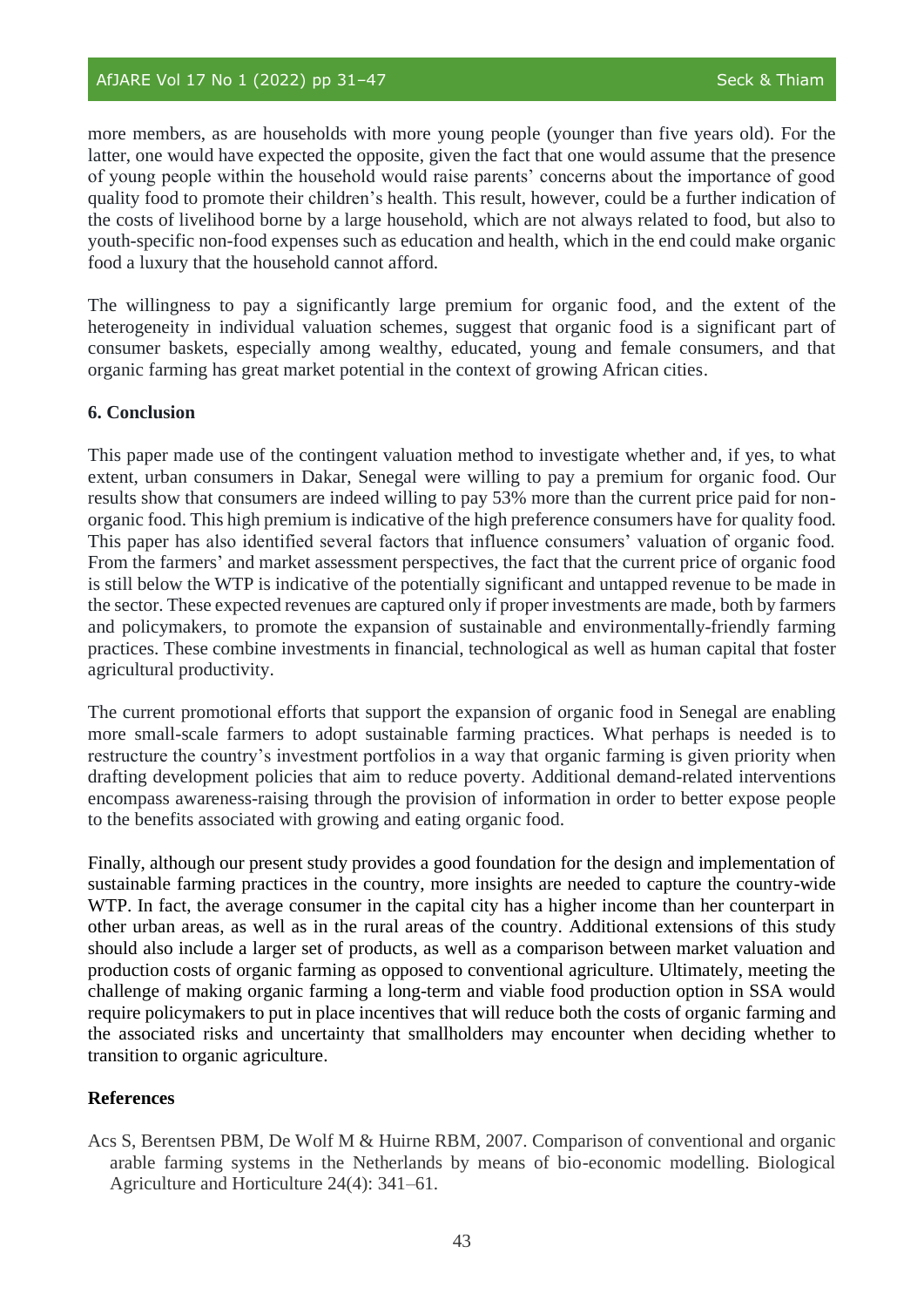African Development Bank Group, 2020. Abuja Declaration. Available at https://www.afdb.org/en/topics-and-sectors/initiatives-partnerships/africa-fertilizer-financingmechanism/about-affm/abuja-

declaration#:~:text=Given%20the%20strategic%20importance%20of,kilograms%20per%20hect are%20by%202015 (Accessed 11 November 2020).

- Akinwehinmi JO, Amos TT & Ogundari K, 2021. Consumer preferences for organic vegetables in southwestern Nigeria: A choice experiment approach. African Journal of Agricultural and Resource Economics 16(1): 1–13.
- Altaf MA & DeShazo JR, 1994. Bid elicitation in the contingent valuation method: The double referendum format and induced strategic behavior. Harvard University, Arts and Sciences, Urban Planning Committee,
- Carson RT, Mitchell RC, Hanemann WM, Kopp RJ, Presser S & Ruud PA, 1992. A contingent valuation study of lost passive use values resulting from the Exxon Valdez oil spill. MPRA Paper 6984, University Library of Munich, Germany.
- Chiputwa B & Qaim M, 2016. Sustainability standards, gender and nutrition among smallholder farmers in Uganda. The Journal of Development Studies 52(9): 1241-1257.
- Cooper JC, Hanemann M & Signorello G, 2002. One-and-one-half-bound dichotomous choice contingent valuation. Review of Economics and Statistics 84(4): 742–50.
- David-Benz H & Seck A, 2017. Améliorer la qualité de l'oignon au Sénégal Contractualisation et autres mesures transversales. Available at https://www.fao.org/inaction/mafap/resources/detail/es/c/1105403/ (Accessed 11 November 2020).
- De Bon H, Temple L, Malézieux E, Bendjebbar P, Fouilleux E & Silvie P, 2018. Organic agriculture in Africa: A source of innovation for agricultural development. Perspective, CIRAD 48: 1–4. https://doi.org/10.19182/agritrop/00036
- DeShazo JR, 2002. Designing transactions without framing effects in iterative question formats. Journal of Environmental Economics and Management 43(3): 360–85.
- Diamond PA & Hausman JA, 1994. Contingent valuation: Is some number better than no number? Journal of Economic Perspectives 8(4): 45–64.
- Enda Pronat, 2016. Fiches de Capitalisation sur l'agriculture ecologique et biologique au Sénégal de 2015 a 2017. Available at https://www.endapronat.org/wpcontent/uploads/2020/05/Capitalisation-AEB-de-2015-a%CC%80-2017.pdf (Accessed 11 November 2020).
- Enda Pronat, 2020. Fédération nationale pour l'agriculture biologique. Available at https://www.endapronat.org/federation-nationale-pour-lagriculturebiologique/#:~:text=La%20F%C3%A9d%C3%A9ration%20Nationale%20pour%20l,ASPAB%2 C%20GIT%20et%20CEAS (Accessed 11 November 2020).
- Guesmi B, Serra T, Kallas Z & Gil Roig JM, 2012. La eficiencia productiva de la agricultura ecológica: El caso del sector de la uva en Cataluña. Spanish Journal of Agricultural Research 10(3): 552–66.
- Güney OI & Giraldo L, 2020. Consumers' attitudes and willingness to pay for organic eggs: A discrete choice experiment study in Turkey. British Food Journal 122(2): 678–92.
- Haab TC, Interis MG, Petrolia DR & Whitehead JC, 2013. From hopeless to curious? Thoughts on Hausman's "dubious to hopeless" critique of contingent valuation. Applied Economic Perspectives and Policy 35(4): 593–612. https://doi.org/10.1093/aepp/ppt029
- Hanemann M, Loomis J & Kanninen B, 1991. Statistical efficiency of double-bounded dichotomous choice contingent valuation. American Journal of Agricultural Economics 73(4): 1255–63.
- Hanemann WM, 1984. Welfare evaluations in contingent valuation experiments with discrete responses. American Journal of Agricultural Economics 66(3): 332–41.
- Hausman J, 2012. Contingent valuation: From dubious to hopeless. Journal of Economic Perspectives 26(4): 43–56.
- IFOAM, 2014. Principles of organic agriculture. Bonn: IFOAM.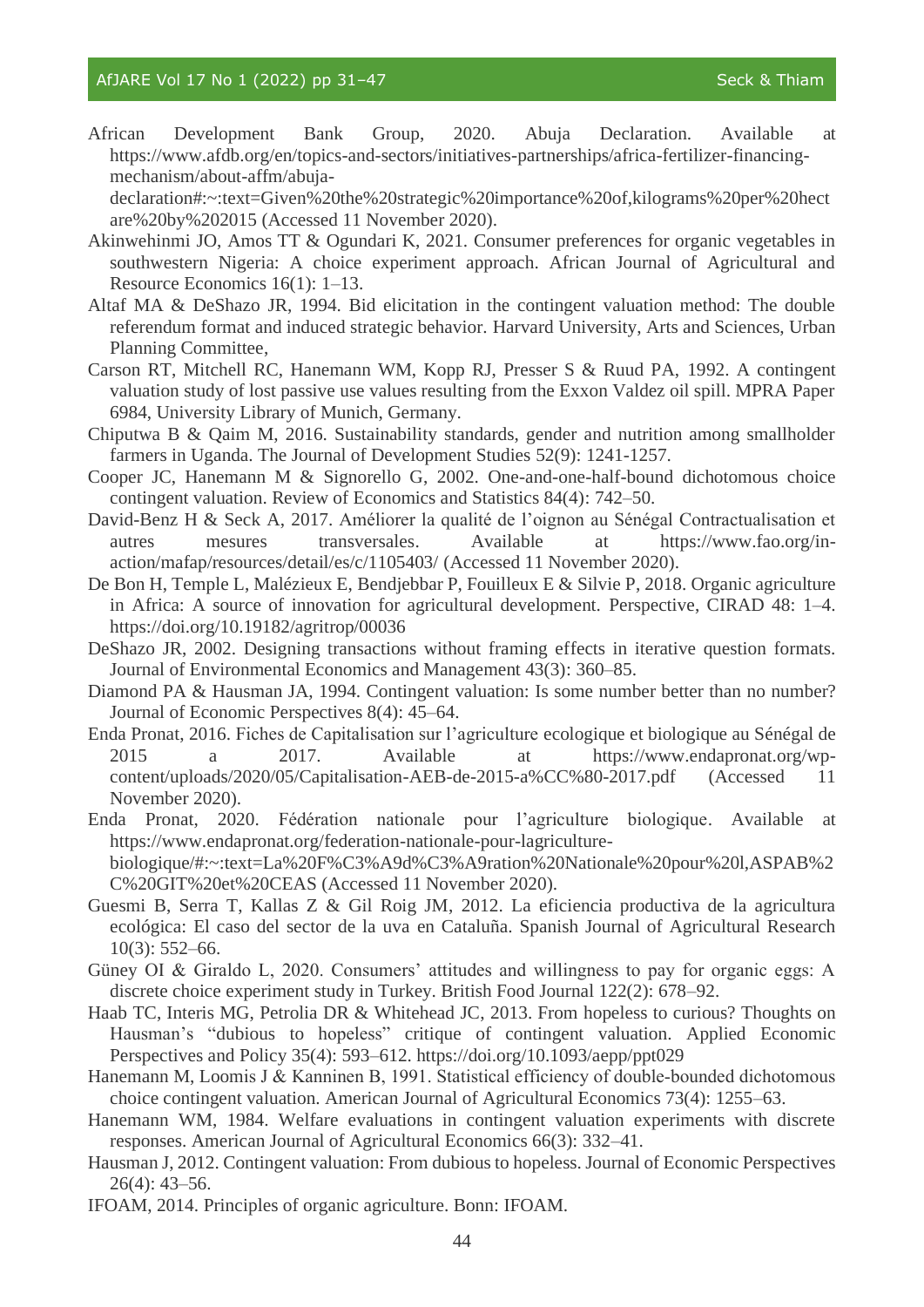- Katt F & Meixner O, 2020. Is it all about the price? An analysis of the purchase intention for organic food in a discount setting by means of structural equation modeling. Foods 9: 458.
- Kledal PR, Oyiera HF, Njoroge JW & Kiarii E, 2010. Organic food and farming in Kenya. In Willer H & Kilcher L (eds.), The world of organic agriculture – Statistics and emerging trends. Bonn: IFOAM & Frick: FiBL.
- Krystallis A & Chryssohoidis G, 2005. Consumers' willingness to pay for organic food: Factors that affect it and variation per organic product type. British Food Journal 107(5): 320–43.
- Kyomugisha H, Nuppenau E-A & Mugisha J, 2019. Market channel options for smallholders in dual markets: A case of organic pineapple farmers in Uganda. Journal of Development and Agricultural Economics 11(8): 186–96.
- Leippert F, Darmaun M, Bernoux M & Mpheshea M, 2020. The potential of agroecology to build climate-resilient livelihoods and food systems. Rome: Food and Agriculture Organization of the United Nations (FAO) and Biovision.
- List JA & Gallet CA, 2001. What experimental protocol influence disparities between actual and hypothetical stated values? Environmental and Resource Economics 20(3): 241–54.
- Lohr L & Salomonsson L, 2000. Conversion subsidies for organic production: Results from Sweden and lessons for the United States. Agricultural Economics 22(2): 133–46.
- McFadden D, 1974. The measurement of urban travel demand. Journal of Public Economics 3(4): 303–28.
- McFadden D, 1977. Modelling the choice of residential location. Cowles Foundation Discussion Papers No 477, Yale University. https://econpapers.repec.org/RePEc:cwl:cwldpp:477
- McFadden D, 1994. Contingent valuation and social choice. American Journal of Agricultural Economics 76(4): 689–708.
- NEPAD, 2013. Agriculture in Africa Transformation and outlook. Johannesburg: New Partnership for Africa's Development (NEPAD).
- Owusu V & Anifori MO, 2013. Consumer willingness to pay a premium for organic fruit and vegetable in Ghana. International Food and Agribusiness Management Review 16(1): 67–86.
- Pacho F, 2020. What influences consumers to purchase organic food in developing countries? British Food Journal 122(12): 3695–709.
- Peramaiyan P, Halberg N & Hermanse JE, 2009. Organic agriculture in relation to food security of developing countries. Paper read at the First Nordic Organic Conference: Towards increased sustainability in the food supply chain, 19–20 May, Gothenburg, Sweden.
- Ponisio LC, M'Gonigle LK, Mace KC, Palomino J, de Valpine P & Kremen C, 2015. Diversification practices reduce organic to conventional yield gap. Proceedings of the Royal Society B: Biological Sciences 282(1799): 20141396.
- Rana J & Paul J, 2020. Health motive and the purchase of organic food: A meta-analytic review. International Journal of Consumer Studies 44(2): 162–71.
- République du Sénégal, 2018. Plan Sénégal Émergent. Available at https://unpage.org/files/public/plan\_senegal\_emergent.pdf (Accessed 11 November 2020).
- Schoonbeek S, Azadi H, Mahmoudi H, Derudder B, De Maeyer P & Witlox F, 2013. Organic agriculture and undernourishment in developing countries: Main potentials and challenges. Critical Reviews in Food Science and Nutrition 53(9): 917–28.
- Seck A, 2017. Fertilizer subsidy and agricultural productivity in Senegal. The World Economy 40(9): 1989–2006.
- Seufert V, Ramankutty N & Foley JA, 2012. Comparing the yields of organic and conventional agriculture. Nature 485: 229–32.
- Sivaranjani S & Rakshit A, 2019. Organic farming in protecting water quality. In: Sarath Chandran C, Thomas S & Unni M (eds), Organic farming. Cham: Springer. https://doi.org/10.1007/978-3- 030-04657-6\_1
- Stolze M, Piorr A, Häring AM & Dabbert, 2000. Environmental impacts of organic farming in Europe: Economics and policy. Retrieved from https://orgprints.org/8400/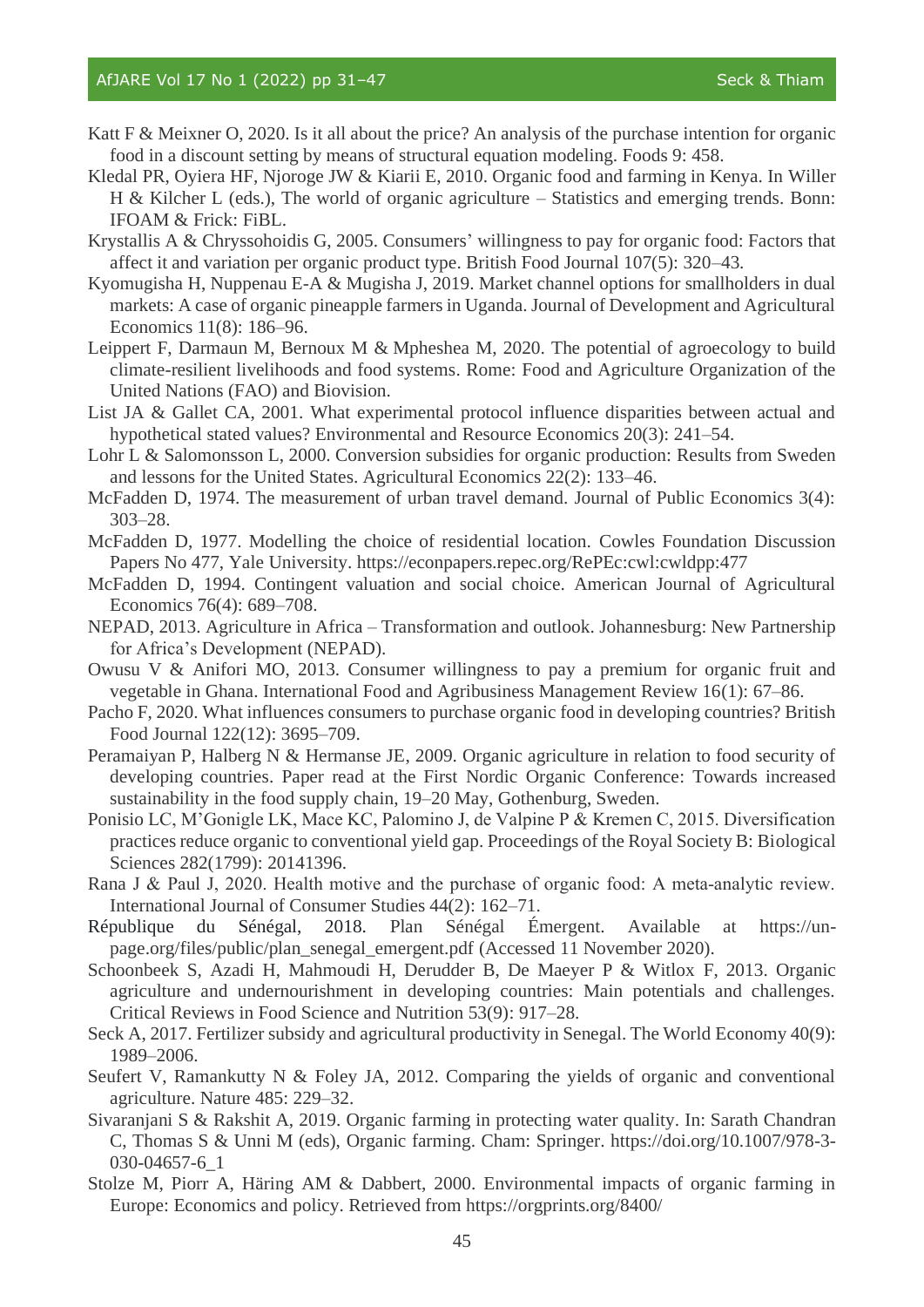- Wang X, Pacho F, Liu J & Kajungiro R, 2019. Factors influencing organic food purchase intention in developing countries and the moderating role of knowledge. Sustainability 11(1): 1–18.
- Wekeza SV & Sibanda M, 2019. Factors influencing consumer purchase intentions of organically grown products in Shelly Centre, Port Shepstone, South Africa. International Journal of Environmental Resource and Public Health 16(6): 956.